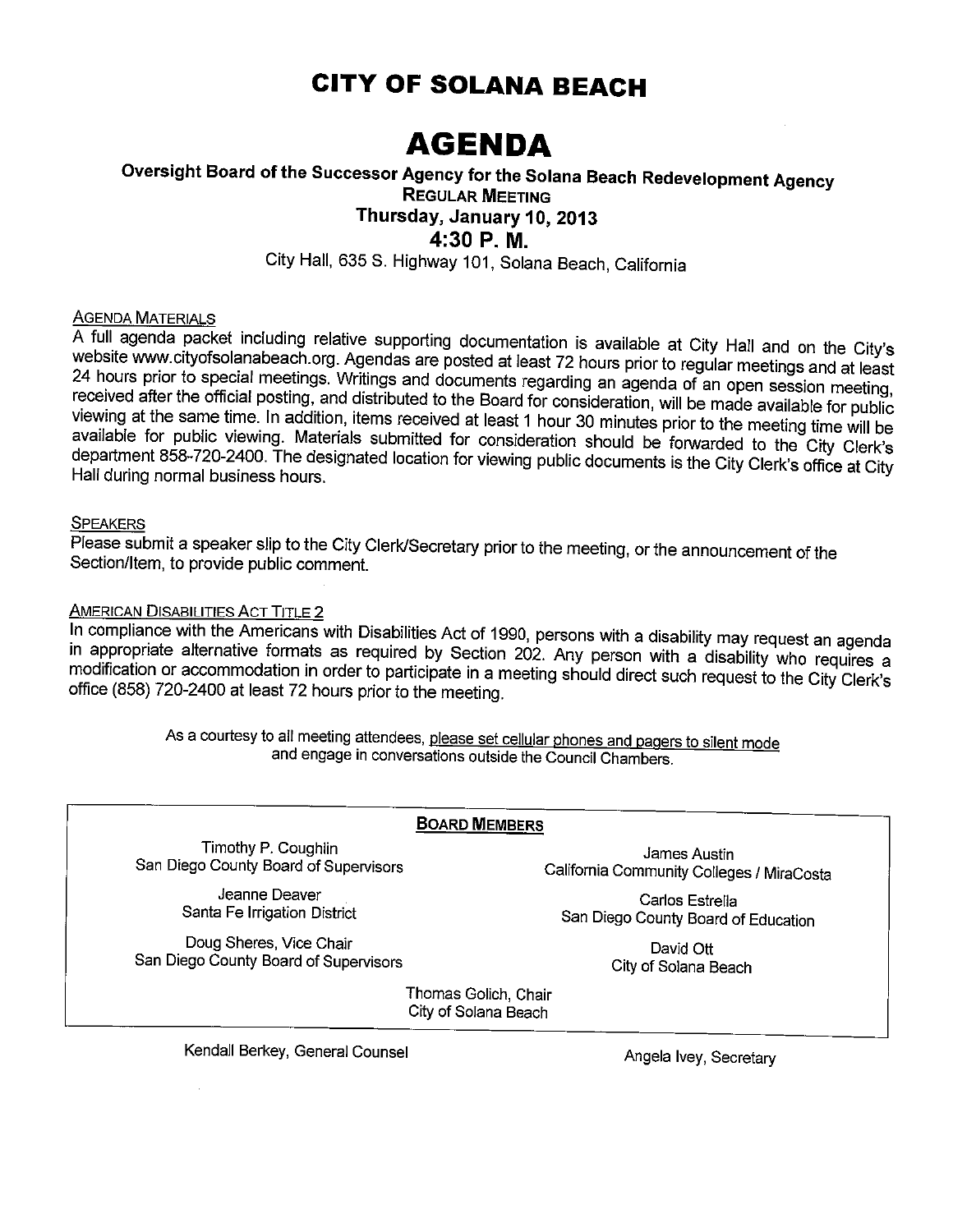#### **SPEAKERS:**

Please submit a request to speak to the Secretary prior to the meeting or the announcement of the ltem.

#### **READING OF RESOLUTIONS:**

Pursuant to Solana Beach Municipal Code Section 2.04.460, at the time of introduction or adoption of a resolution, the same shall not be read in full unless after the reading of the title, further reading is requested by a member of the Board. If any Boardmember so requests, the resolution shall be read in full. In the absence of such a request, this section shall constitute a waiver by the council of such reading.

### CALL TO ORDER AND ROLL CALL:

#### **APPROVAL OF AGENDA:**

# **CHAIR AND BOARDMEMBERS' COMMENTS**

# **PUBLIC COMMENT** - Non-Agenda Items

This portion of the agenda provides an opportunity for members of the public to address the Oversight Board of the Successor Agency on items relating to the Board's subject matter and not appearing on today's agenda. Comments relating to items on this evening's agenda are taken at the time the items are heard. Pursuant to the Brown Act, no action shall be taken by the Board on public comment items. The Board may refer items for placement on a future agenda.

#### **BOARD BUSINESS**

#### $1.$ Minutes of the Oversight Board.

- a. Approve the Minutes of the Oversight Board held October 9 and December 13, 2012.
- Due Diligence Review of Other Funds (Non-Housing) of the Solana Beach  $2.$ Successor Agency. (File 0115-35)
	- a. Take public comment on the Other Funds (Non-Housing) Due Diligence Review for the Solana Beach Successor Agency.
	- b. Close the public comment session; and
	- c. Adopt Resolution OBSA-012 making certain findings transmitting the Other Funds (Non-Housing) Due Diligence Review to the County Auditor-Controller, Department of Finance, and State Controller.

#### **ADJOURN:**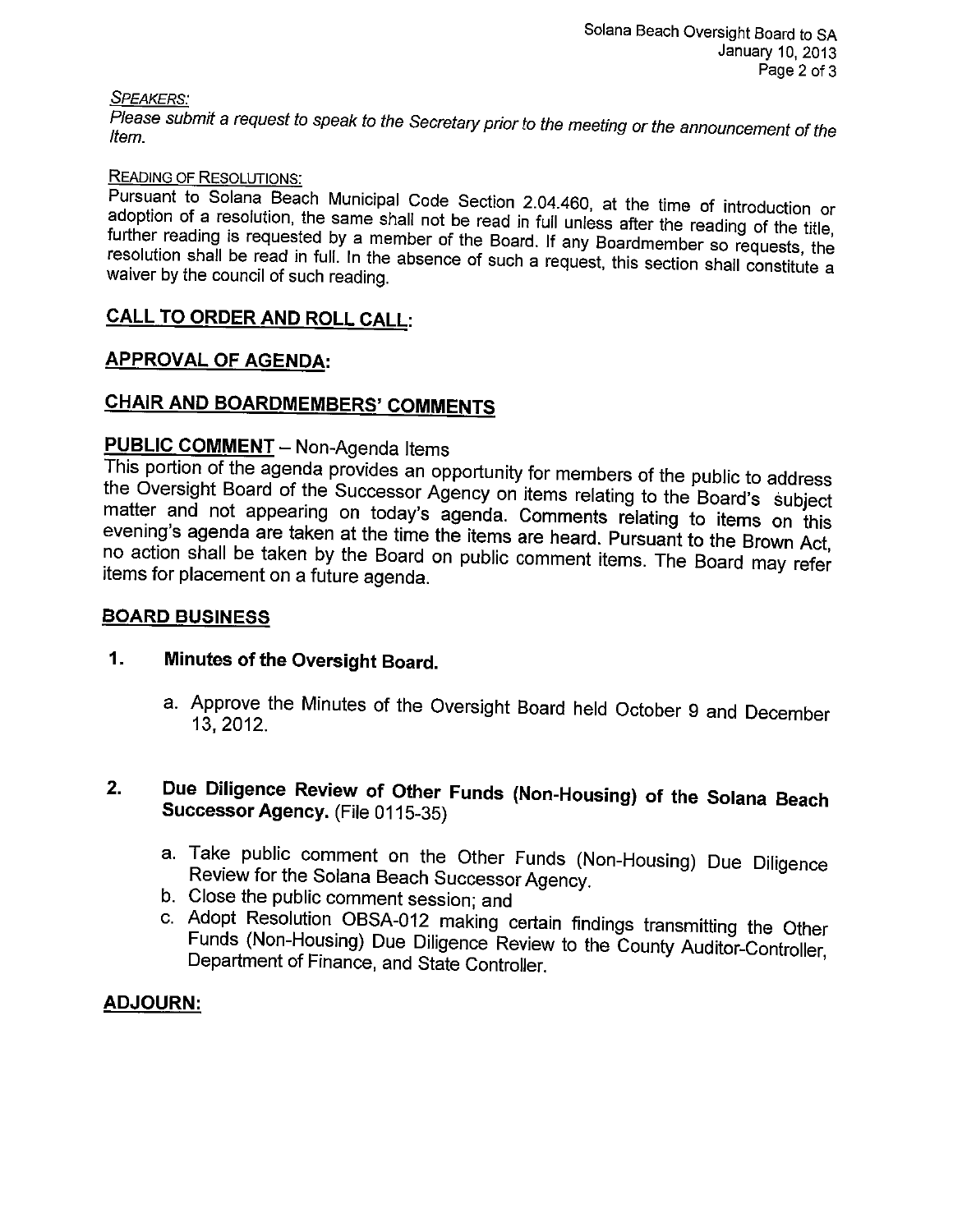#### **AFFIDAVIT OF POSTING:**

**STATE OF CALIFORNIA** COUNTY OF SAN DIEGO CITY OF SOLANA BEACH

I, Angela Ivey, Secretary, of the Oversight Board to the Successor Agency and City Clerk of the City of Solana Beach, do hereby certify that this Agenda for the January 10, 2013 Regular Meeting was called by Oversight Board to the Successor Agency for the Redevelopment Agency of Solana Beach and was provided and posted on January 7, 2013 at 4:15 p.m. on the City Bulletin Board at the entrance to City Hall. Said meeting is held at 4:30 p.m., January 10, 2013, at City Hall, 635 S. Highway 101, Solana Beach, California.

> Angela Ivey, Secretary City of Solana Beach, CA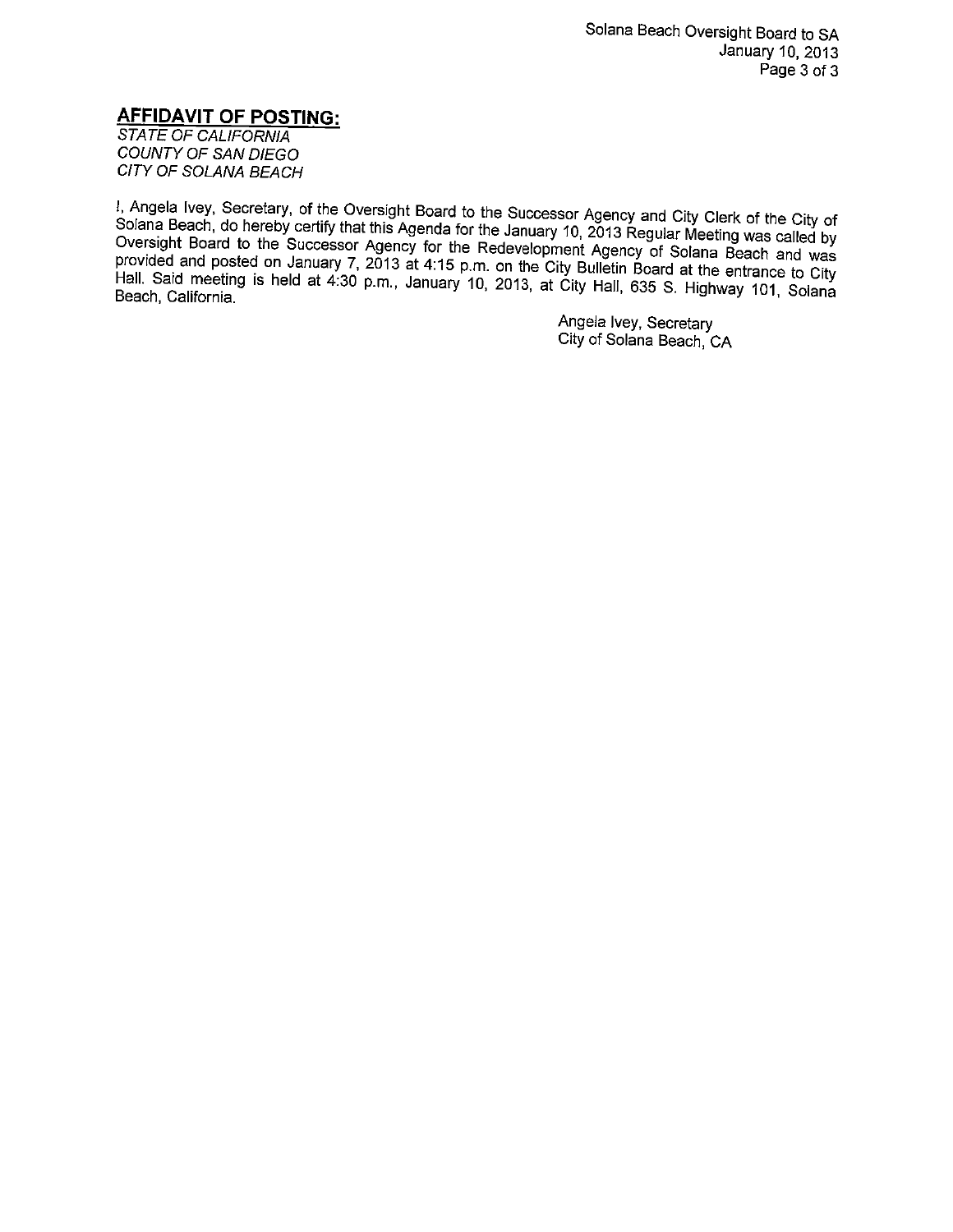#### **City of Solana Beach** Oversight Board of the Successor Agency for the Solana Beach Redevelopment Agency **SPECIAL MEETING**

# **MINUTES**

Minutes contain a summary of discussions and resulting actions. Monday, October 9, 2012

4:30 P.M.

City of Solana Beach, City Hall, 635 S. Highway 101, Solana Beach, California Teleconference Location: 660 N. State St., Chicago, Illinois, 60654 (Coughlin)

#### **CALL TO ORDER AND ROLL CALL:**

- Thomas Golich (City of Solana Beach), Doug Sheres (San Diego County Present: of Supervisors Representative), David Ott (Solana Beach City Manager), Timothy P. Coughlin (San Diego County Board of Supervisors), Jeanne Deaver (Santa Fe Irrigation District), and Carlos Estrella (San Diego County Board of Education/Solana Beach School District). James Austin (Ca. Community Colleges, MiraCosta) Absent:
- Also Present: Kendall D. Berkey (Counsel), Johanna Canlas (City Attorney), Angela Ivey (City Clerk), and Marie Berkuti (Finance Manager).

Boardmember Golich called the meeting to order at 4:30 p.m.

# CHAIR AND BOARDMEMBERS' COMMENTS: None

**PUBLIC COMMENT:** (limited to 3 minutes per speaker) None

#### **BOARD BUSINESS:**

1. Waive reading of text of resolutions.

MOTION: Moved by Chair Golich and seconded by Sheres. Motion carried 6/1 (Absent: Austin).

#### 2. Minutes of the Oversight Board.

The Successor Agency recommends that the Oversight Board:

1) Approve the Minutes of the Oversight Board held August 23, 2012 and October 1, 2012.

MOTION: Moved by Chair Golich to approve the August 23, 2012 minutes as modified and seconded by Sheres. Motion carried 6/1 (Absent: Austin).

MOTION: Moved by Chair Golich to approve the October 1, 2012 minutes as modified and seconded by Estrella. Motion carried 5/1/1 (Abstain: Deaver Absent: Austin).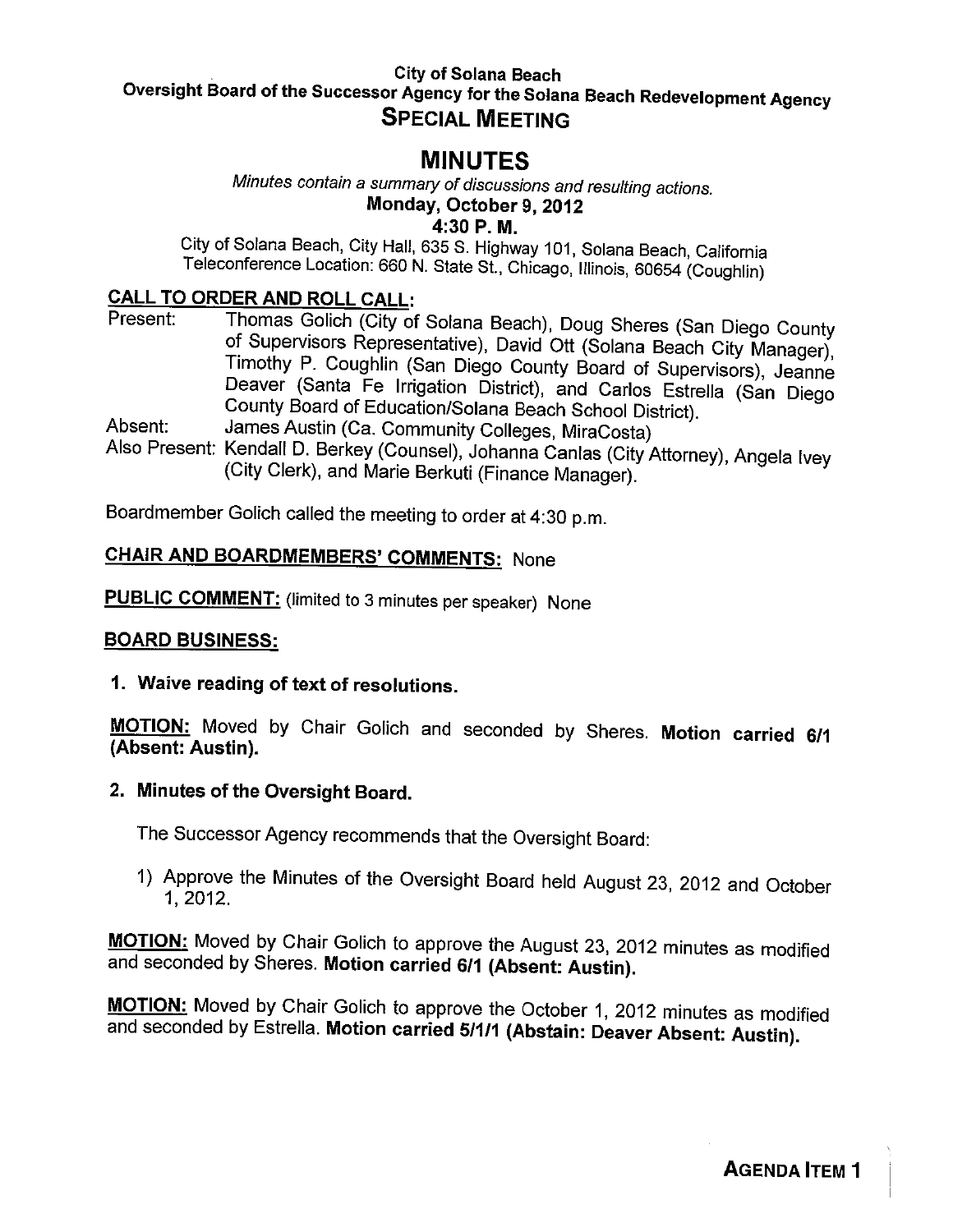### 3. Due Diligence Review of Low and Moderate Income Housing Fund of the **Solana Beach Successor Agency.**

The Successor Agency recommends that the Oversight Board:

Hear continued public comment on the Due Diligence Review of the Low and  $\left( \mathbf{1}\right)$ Moderate Income Housing Fund prepared for the Solana Beach Successor Agency, and close the public comment period; and

Chair Golich called for any public comment. No comments were submitted.

MOTION: Moved by Chair Golich and seconded by Sheres to close the public comment period. Motion carried 6/1 (Absent: Austin).

Adopt Oversight Board Resolution OBSA-011 to Approve the Determination  $2)$ of the Due Diligence Review and to Authorize the Solana Beach Successor Agency and the City of Solana Beach to Retain \$195,699 for Payment of Enforceable Obligations.

Board discussion.

MOTION: Moved by Chair Golich and seconded by Deaver to adopt Oversight Board Resolution OBSA-011. Motion carried 6/1 (Absent: Austin).

#### **ADJOURN:**

Chairman Golich adjourned the meeting at 5:05 p.m.

Angela Ivey, Secretary

Approved: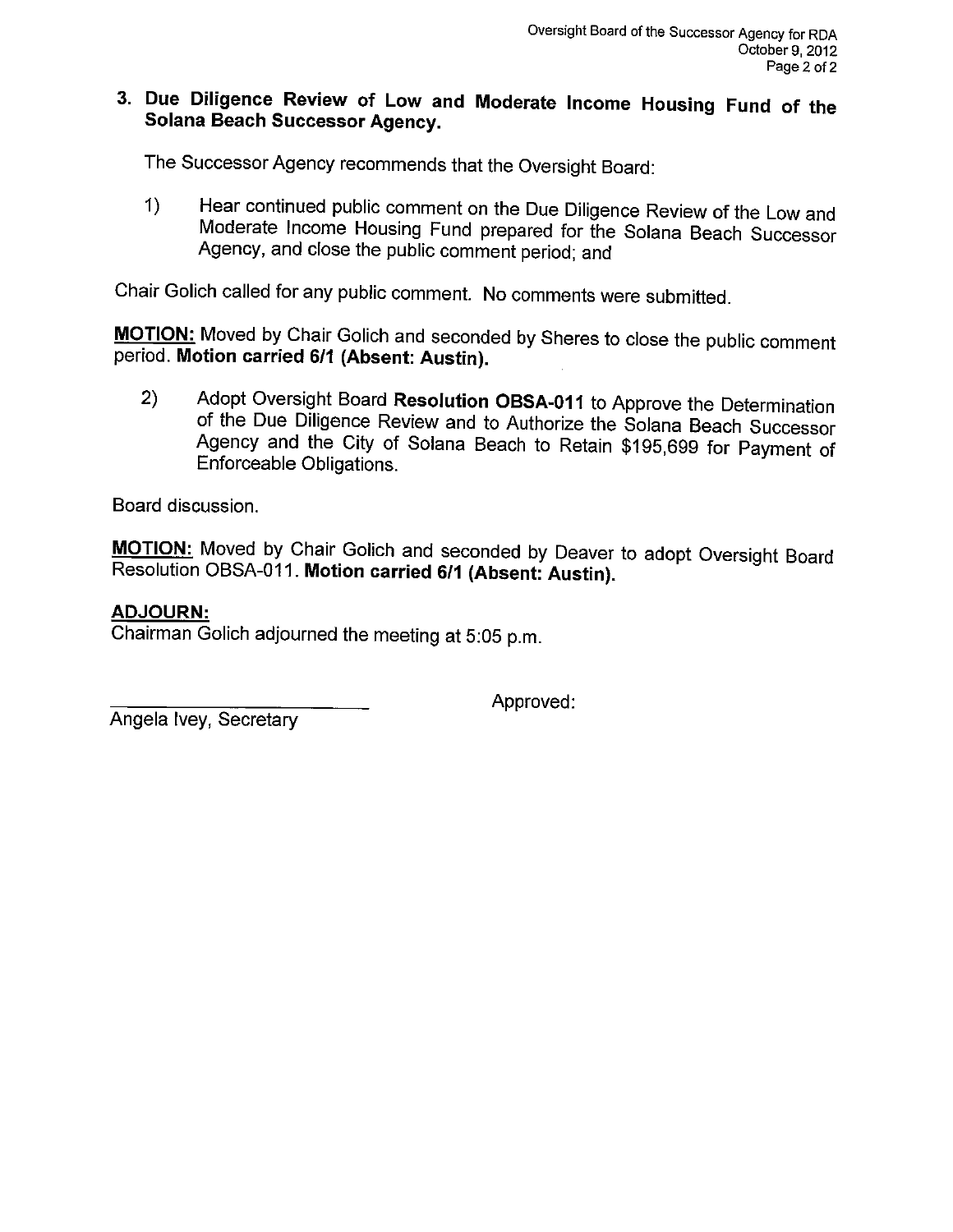#### **City of Solana Beach** Oversight Board of the Successor Agency for the Solana Beach Redevelopment Agency **REGULAR MEETING**

# **MINUTES**

Minutes contain a summary of discussions and resulting actions.

### Thursday, December 13, 2012

4:30 P.M.

City of Solana Beach, City Hall, 635 S. Highway 101, Solana Beach, California

### **CALL TO ORDER AND ROLL CALL:**

- Thomas Golich (City of Solana Beach), David Ott (Solana Beach City Present: Manager), Timothy P. Coughlin (San Diego County Board of Supervisors), and Jeanne Deaver (Santa Fe Irrigation District).
- Absent: Doug Sheres (San Diego County of Supervisors Representative), James Austin (Ca. Community Colleges, MiraCosta), Carlos Estrella (San Diego County Board of Education/Solana Beach School District).
- Also Present: Kendall D. Berkey (Counsel), Johanna Canlas (City Attorney), Jeanette Brown (Deputy City Clerk), and Marie Berkuti (Finance Manager).

Boardmember Golich called the meeting to order at 4:30 p.m.

### **CHAIR AND BOARDMEMBERS' COMMENTS: None**

**PUBLIC COMMENT:** (limited to 3 minutes per speaker) None

#### **BOARD BUSINESS:**

1. Due Diligence Review Report Related to the Other Redevelopment Agency Funds, Pursuant to Sections  $34179.5(c)(1) - 34179.5(c)(6)$  of Assembly Bill 1484 of 2012 for the Opening of Public Comment Period.

Chair Golich called for any public comment. No comments were submitted.

Finance Manager, Marie Berkuti, presented the Staff Report and reviewed the Due Diligence Review Report.

Board discussion.

Boardmembers reached consensus to leave the public comment open until the next meeting (TBD) for further potential public comment.

MOTION: Moved by Caughlin and seconded by Deaver. Motion carried 4/3 (Absent: Sheres, Austin, Estrella).

#### **ADJOURN:**

Chairman Golich adjourned the meeting at 4:50 p.m.

Approved: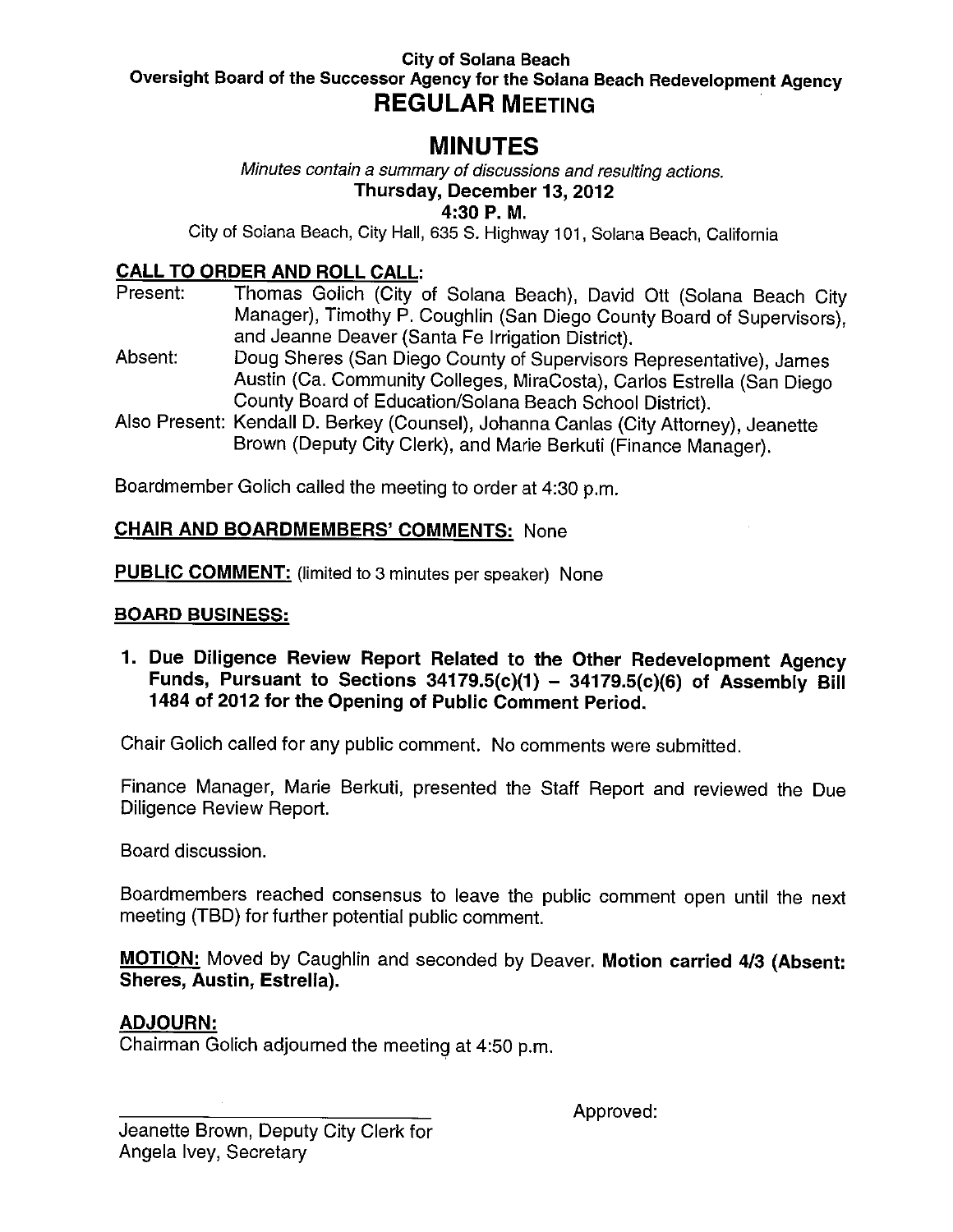

# **STAFF REPORT OVERSIGHT BOARD FOR THE SUCCESSOR AGENCY TO THE SOLANA BEACH REDEVELOPMENT AGENCY**

| TO:                      | Honorable Chair and Members of the Oversight Board                                        |
|--------------------------|-------------------------------------------------------------------------------------------|
| <b>FROM:</b>             | David Ott, Executive Director                                                             |
| <b>MEETING DATE:</b>     | January 10, 2013                                                                          |
| <b>ORIGINATING DEPT:</b> | Successor Agency of the Solana Beach Redevelopment<br>Agency                              |
| <b>SUBJECT:</b>          | Due Diligence Review of Other Funds (Non-Housing) of<br>the Solana Beach Successor Agency |

#### **BACKGROUND:**

Health & Safety Code Section 34179.5 provides for a "Due Diligence Review" of the available cash assets of the Solana Beach Successor Agency pursuant to "Agreed-Upon Procedures" adopted by the California Department of Finance (DOF). The first Due Diligence Review, for the Successor Agency's Low and Moderate Income Housing Funds, was approved by the Oversight Board on October 9, 2012. On December 24, 2012, the Solana Beach Successor Agency made a payment to the San Diego County Auditor-Controller of \$195,699 in unencumbered Low and Moderate Income Housing Funds, consistent with the amount requested by the Department of Finance.

A second Due Diligence Review (DDR) has now been prepared that reviews all other (non-housing) funds ("Other Funds"). This DDR shows that the Successor Agency owes no payment to the County for disbursement to taxing entities. The DDR was received by the Oversight Board in December, and a public comment session on the DDR was scheduled for the Board's December 13, 2012 meeting. The Oversight Board must now review and approve the DDR and adopt a resolution making certain findings to allow the City and the Successor Agency to retain Other Funds. At the December 13 meeting, no public comment was heard, and the Board continued public comment to this meeting to provide an additional opportunity for public input.

AB 1484 requires the Oversight Board to review, approve and transmit the Other Funds DDR to DOF by January 15, 2013.

#### **DISCUSSION:**

The Oversight Board must adopt a resolution pursuant to Health & Safety Code Section 34179.6(c) to approve the Due Diligence Review and to implement the findings of the

**OVERSIGHT BOARD ACTION:** 

**AGENDA ITEM 2** 

I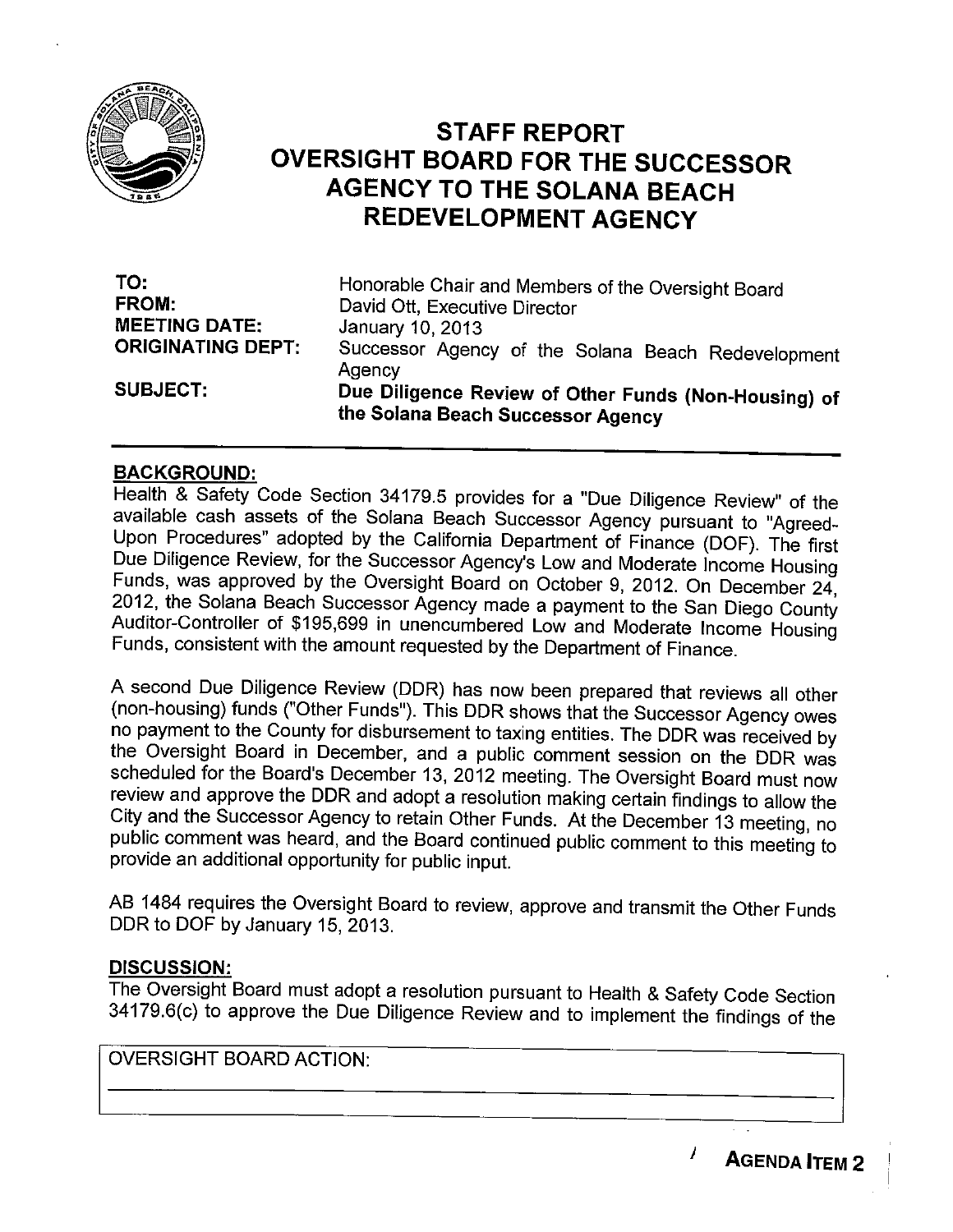Due Diligence Review by allowing the City and Successor Agency to retain \$979,421. Resolution No. OBSA-012 is attached making the required findings. The staff recommends that the Board adopt Resolution No. OBSA-012 after hearing any additional public comment.

The Other Funds DDR shows that the Successor Agency owes no payment to the County for disbursement to taxing entities. The Resolution to be adopted by the Oversight Board contains the following findings:

- The Successor Agency and City are authorized to retain \$979,421, as follows:
	- o \$519,726 is legally restricted as to purpose and cannot be provided to taxing entities (consisting of \$322,345 in bond proceeds and bond reserves; and \$197,381, which are the remaining proceeds of the \$278,215 loan from the City to the Successor Agency, which can only be used for items listed on the ROPS);
	- o \$79,165 was needed to make bond payments due between July 1, 2012 and December 31, 2012.
	- o \$380,530 was needed to pay enforceable obligations and administrative expenses shown on approved ROPS II for the period from July 1, 2012 to December 31, 2012.
- Subtracting these amounts from the total amounts available shows a deficit of \$371,677. Consequently, no funds need to be remitted by the Successor Agency to the Auditor-Controller. (Note that this deficit approximates the total amount of the City funds loaned to the Successor Agency, which total \$393,900.)

#### **Next Steps:**

After approval of the DDR by the Oversight Board, DOF may adjust the amounts determined to be available based on its own analysis. It must complete this review by April 1, 2013. The Successor Agency can request a meet and confer with DOF within five business days of receipt of DOF's determination. DOF is required to meet and confer and make a decision within 30 days of the request. If DOF determines that the full payment of the amounts is not feasible, DOF can agree to an installment payment plan. If the Successor Agency does not make the payments with five days of final notice from DOF, AB1484 authorizes the Board of Equalization to withhold sales and property taxes from the City of Solana Beach or withhold future property tax payments. These provisions are the subject of several court challenges.

## **CEQA COMPLIANCE STATEMENT:**

Not a project as defined by CEQA.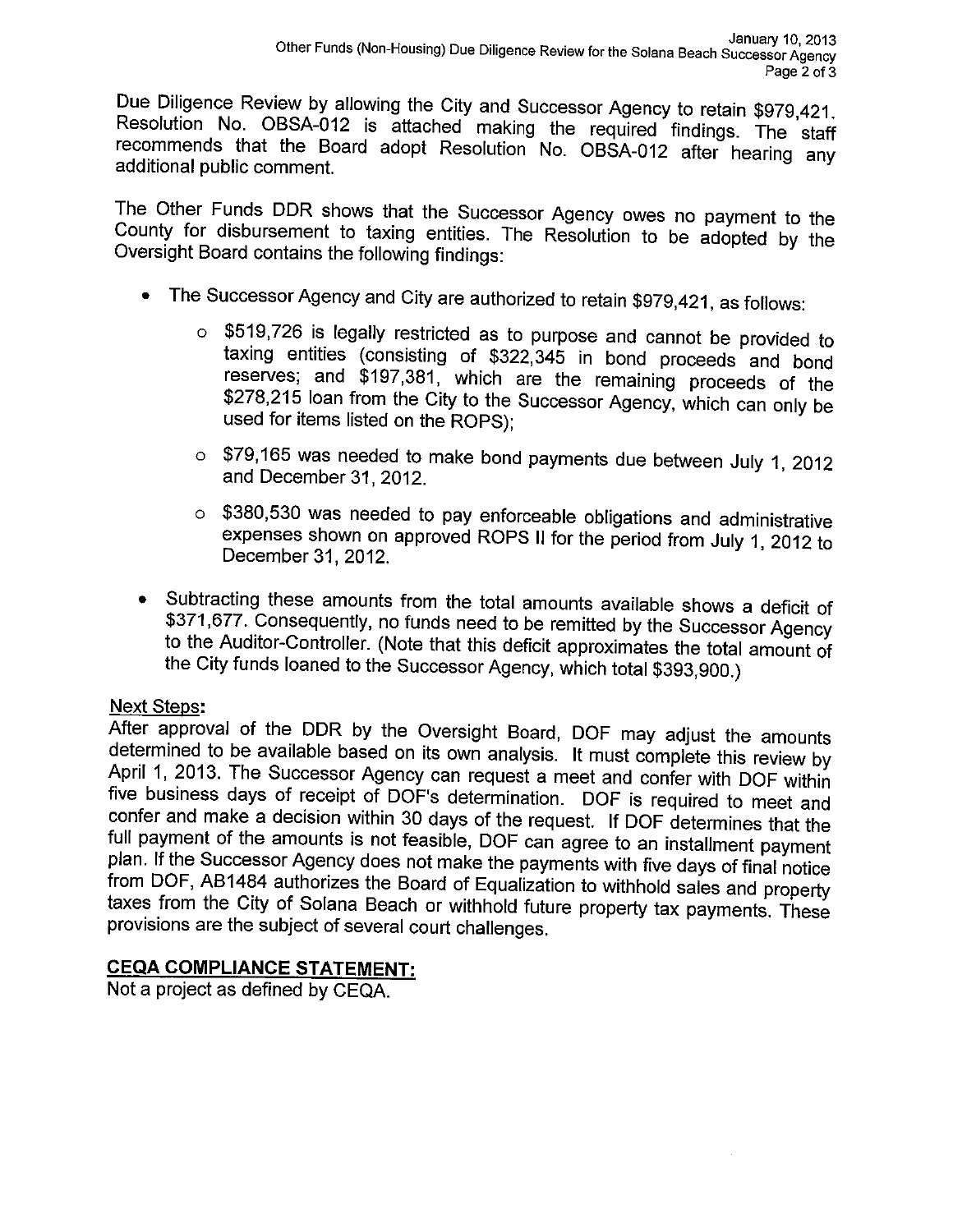#### **OPTIONS:**

- Approve staff recommendation.
- Provide direction.

# **SUCCESSOR AGENCY RECOMMENDATION:**

The Successor Agency recommends that the Oversight Board:

- Take public comment on the Other Funds (Non-Housing) Due Diligence Review a. for the Solana Beach Successor Agency.
- Close the public comment session; and  $b$ .
- Adopt Resolution OBSA-012 making certain findings transmitting the Other C. Funds (Non-Housing) Due Diligence Review to the County Auditor-Controller, Department of Finance, and State Controller.

# **EXECUTIVE DIRECTOR'S RECOMMENDATION:**

Approve Successor Agency Recommendation

David Ott Executive Director

#### Attachments:

1. Resolution OSBA-012 -Due Diligence Review for Other Funds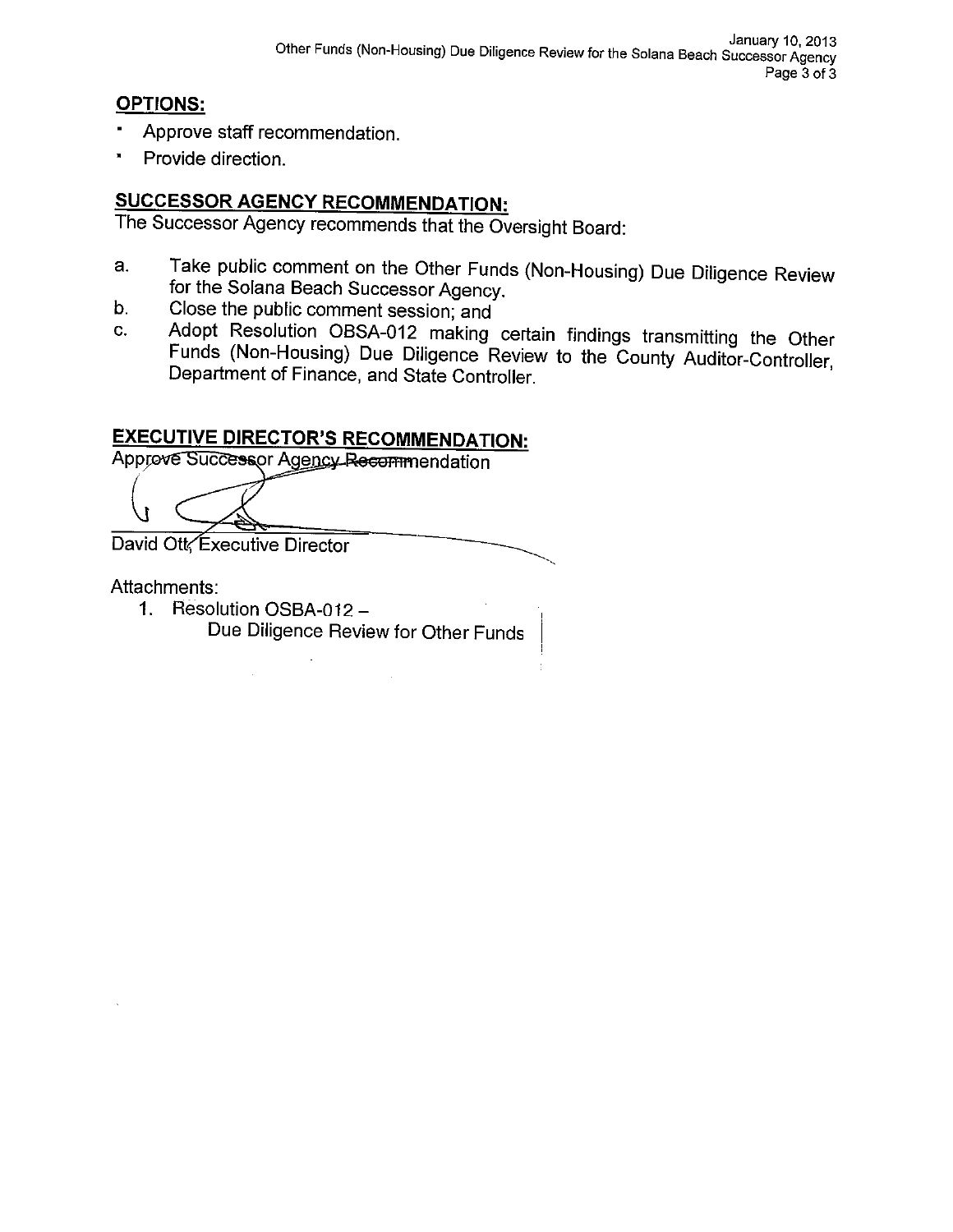#### **RESOLUTION OBSA-012**

A RESOLUTION OF THE OVERSIGHT BOARD OF THE **SUCCESSOR AGENCY FOR THE SOLANA BEACH** REDEVELOPMENT AGENCY, TAKING SPECIFIED ACTIONS PURSUANT TO CALIFORNIA HEALTH AND SAFETY CODE SECTION 34179.6 WITH RESPECT TO THE DUE DILIGENCE REVIEW FOR OTHER FUNDS (NON-HOUSING) PREPARED PURSUANT TO CALIFORNIA HEALTH AND SAFETY CODE **SECTION 34179.5.** 

**WHEREAS, the Solana Beach Redevelopment Agency ("Redevelopment** Agency") was a redevelopment agency in the City of Solana Beach ("City"), duly created pursuant to the California Community Redevelopment Law (Part 1 (commencing with Section 33000) of Division 24 of the California Health and Safety Code) ("Redevelopment Law"); and

WHEREAS, the City Council of the City has adopted a redevelopment plan for Solana Beach's redevelopment project area; and

**WHEREAS,** the Redevelopment Agency was responsible for the administration of redevelopment activities within the City; and

WHEREAS, Assembly Bill No. X1 26 (2011-2012 1st Ex. Sess.) ("AB 26" or "Dissolution Act") was signed by the Governor of California on June 28, 2011. making certain changes to the Redevelopment Law and the California Health and Safety Code ("Health and Safety Code"), including adding Part 1.8 (commencing with Section 34161) ("Part 1.8") and Part 1.85 (commencing with Section 34170) ("Part 1.85") to Division 24 of the Health and Safety Code; and

**WHEREAS**, pursuant to the Dissolution Act, as modified by the California Supreme Court on December 29, 2011 by its decision in California Redevelopment Association v. Matosantos, all California redevelopment agencies, including the Redevelopment Agency, were dissolved on February 1, 2012, and successor agencies were designated and vested with the responsibility of paying, performing and enforcing the enforceable obligations of the former redevelopment agencies and winding down the business and fiscal affairs of the former redevelopment agencies; and

**WHEREAS**, pursuant to the Dissolution Act at Health and Safety Code Section 34173, the City Council of the City adopted Resolution No. 2012-011 on January 11, 2012, pursuant to Part 1.85 of the Dissolution Act, electing for the City to serve as the successor agency to the Redevelopment Agency upon the dissolution of the Redevelopment Agency under the Dissolution Act ("Successor Agency"); and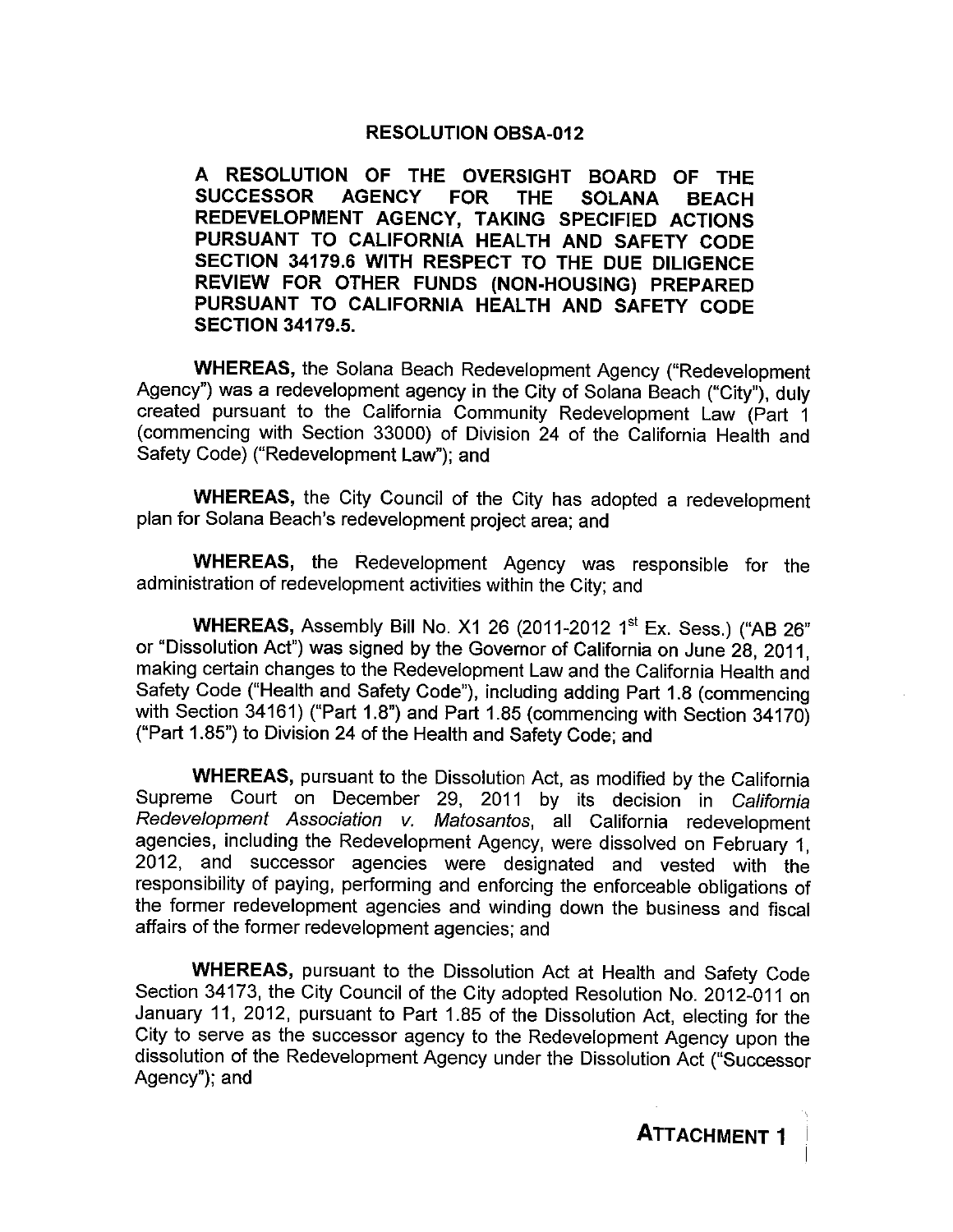WHEREAS, as part of the FY 2012-2013 State budget package, on June 27, 2012, the Legislature passed and the Governor signed Assembly Bill No. 1484 ("AB 1484", Chapter 26, Statutes 2012). Although the primary purpose of AB 1484 is to make technical and substantive amendments to the Dissolution Act based on issues that have arisen in the implementation of the Dissolution Act, AB 1484 imposes additional statutory provisions relating to the activities and obligations of successor agencies and to the wind down process of former redevelopment agencies (including the required preparation of a due diligence review) (reference hereinafter to the Dissolution Act means AB 26 as amended by AB 1484); and

WHEREAS, the Dissolution Act at Health and Safety Code Section 34179 establishes a seven (7) member local entity with respect to each successor agency and such entity is titled the "oversight board." The oversight board has been established for the Successor Agency (hereinafter referred to as the "Oversight Board") and all seven (7) members have been appointed to the Oversight Board pursuant to Health and Safety Code Section 34179. The duties and responsibilities of the Oversight Board include approving certain actions taken by the Successor Agency, directing the Successor Agency to take certain actions, and taking action on other matters in connection with the wind down process of former redevelopment agencies. Such duties and responsibilities are primarily set forth in Health and Safety Code Sections 34179 through 34181 of the Dissolution Act, although additional provisions of the Dissolution Act require Oversight Board action; and

WHEREAS, pursuant to the Dissolution Act at Health and Safety Code Section 34179.5, the Successor Agency retained Lance Soll & Lunghard, LLP, a licensed accountant approved by the San Diego County Auditor-Controller ("Auditor-Controller") and with experience and expertise in local government accounting, to conduct a due diligence review ("Due Diligence Review") to determine the unobligated balances of all funds and accounts excluding the Low and Moderate Income Housing Fund ("Other Funds") available for transfer to taxing entities, in furtherance of the Successor Agency's obligations under Health and Safety Code Section 34177(d); and

**WHEREAS**, in accordance with the Dissolution Act at Health and Safety Code Section 34179.6(a), by December 15, 2012, the Successor Agency provided to the Oversight Board, the Auditor-Controller, the San Diego County Administrative Officer ("County Administrator"), the State Controller, and the State Department of Finance ("DOF") the results of the Due Diligence Review for Other Funds (Non-Housing) conducted pursuant to Health and Safety Code Section 34179.5 and specifically the amount of cash and cash equivalents determined to be available for allocation to taxing entities, together with copies of the Successor Agency's Recognized Obligation Payment Schedules for Fiscal Year 2012-2013 as approved by the DOF; and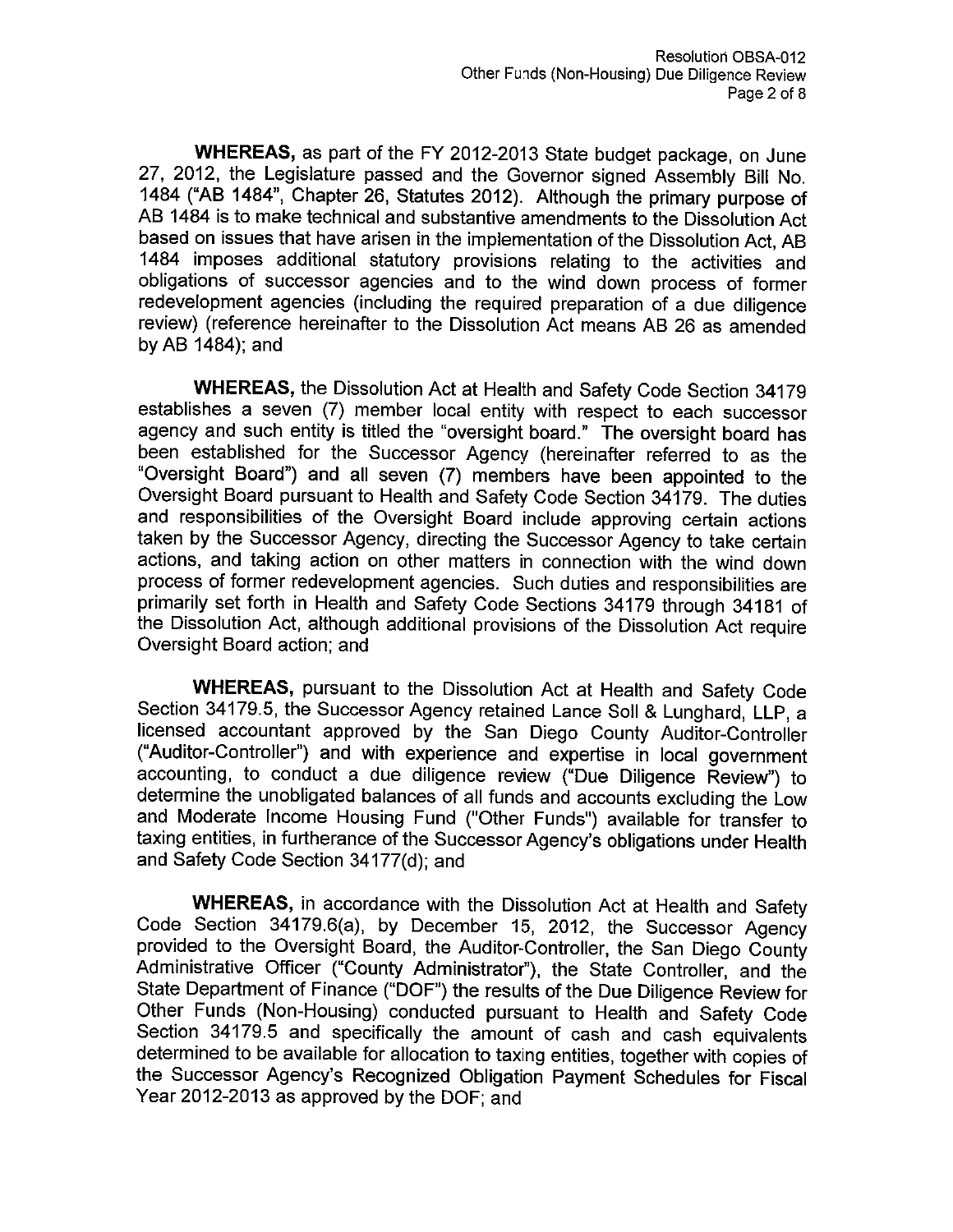WHEREAS, in accordance with the Dissolution Act at Health and Safety Code Section 34179.6(b), upon its receipt of the Due Diligence Review for Other Funds (Non-Housing), the Oversight Board convened a public comment session on December 13, 2012. The Oversight Board agreed to continue this public comment session to its meeting scheduled for January 10, 2013 in order to receive additional public comment on the Due Diligence Review for Other Funds (Non-Housing) before taking certain actions pursuant to Health and Safety Code Section 34179.6(c); and

**WHEREAS, pursuant to the Dissolution Act at Health and Safety Code** Section 34179.6(c), by January 15, 2013, the Oversight Board shall review, approve, and transmit to the DOF and the Auditor-Controller the determination of the amount of cash and cash equivalents available for disbursement to taxing entities as determined according to the method provided in Health and Safety Code Section 34179.5 for the other funds. In connection with this determination, the Oversight Board may adjust any amount provided in the Due Diligence Review for Other Funds to reflect additional information and analysis. addition, the Oversight Board shall consider any opinions offered by the Auditor-Controller on the Due Diligence Review results submitted by the Successor Agency. The Oversight Board may request from the Successor Agency any materials it deems necessary to assist in its review and approval of the determination; and

WHEREAS, pursuant to the Dissolution Act at Health and Safety Code Section 34179.6(c), the Oversight Board may authorize the Successor Agency to retain certain assets or funds identified in Procedures 6 through 9 of the Due Diligence Review for Other Funds pursuant to Health and Safety Code Section 34179.5(c)(5)(B)-(E), provided that the Oversight Board identifies to the DOF (i) the amount of funds authorized for retention, (ii) the source of those funds, and (iii) the purposes for which those funds are being retained. Such Oversight Board authorization for the Successor Agency's retention of certain funds and assets shall be subject to the review and approval of the DOF; and

**WHEREAS, Attachment B10 of the Due Diligence Review for Other Funds** identifies, pursuant to Procedure 10 in accordance with Health and Safety Code Section 34179.5, that the amount of cash and cash equivalents determined available for allocation to taxing entities in connection with Other Funds is zero; and

WHEREAS, based on the information and results set forth in the Due Diligence Review for Other Funds, the Agenda Report for the proposed Oversight Board's actions, any additional information provided by Successor Agency staff, and any comments and other information received by the Oversight Board during the public meetings on this matter, the Successor Agency staff proposes that the Oversight Board review, approve, and transmit to the DOF and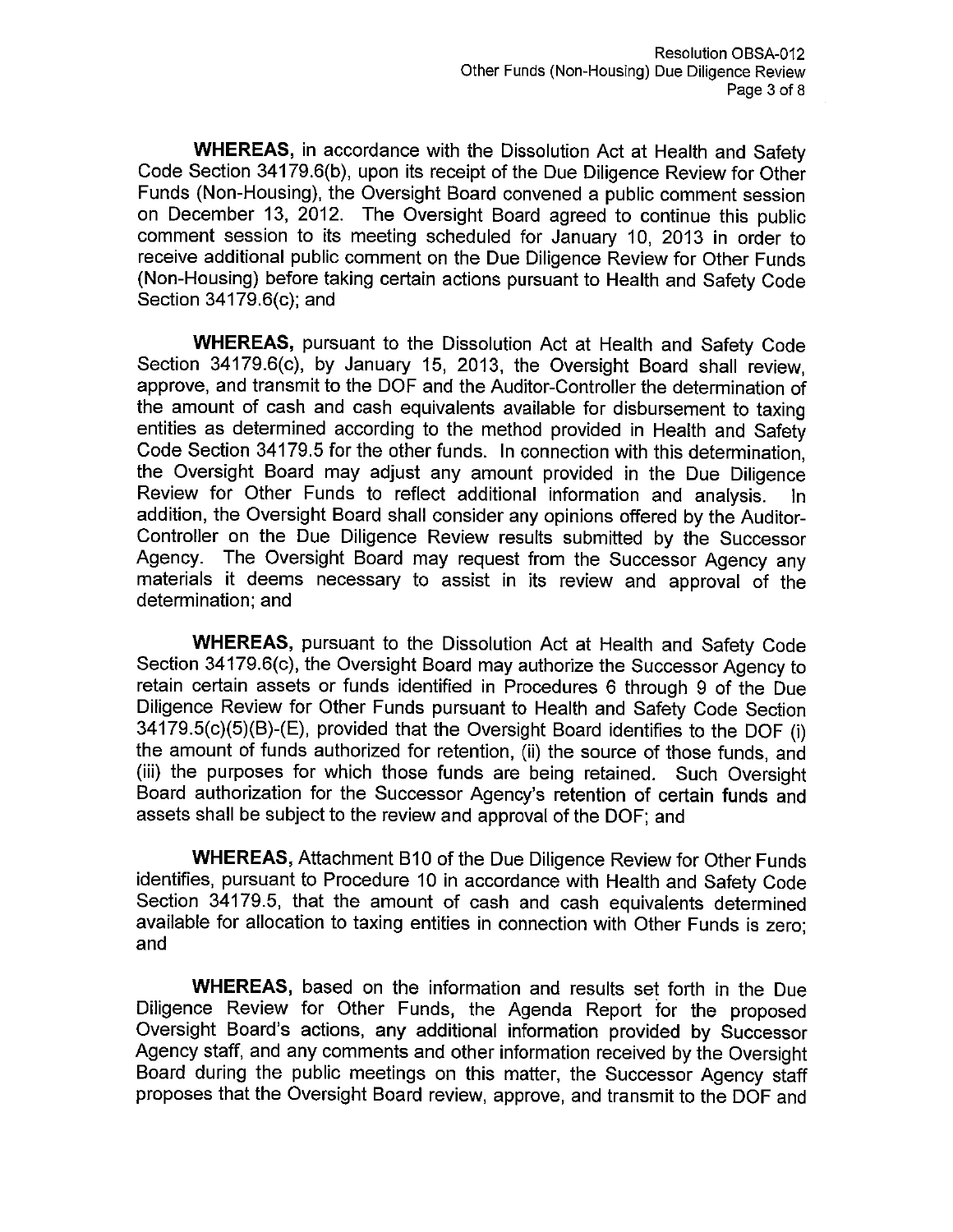the Auditor-Controller the determination that the amount of cash and cash equivalents available for allocation to taxing entities according to the method provided in Health and Safety Code Section 34179.5 for Other Funds is zero. consistent with the results of the Due Diligence Review for Other Funds; and

**WHEREAS, Attachment B6 of the Due Diligence Review for Other Funds** (Non-Housing) identifies, pursuant to Procedure 6 in accordance with Health and Safety Code Section 34179.5(c)(5)(B), other funds in the amount of Five Hundred Nineteen Thousand Seven Hundred Twenty Six Dollars (\$519,726) that are legally restricted as to purpose and cannot be provided to taxing entities; and

WHEREAS, in accordance with Health and Safety Code Section 34179.6(c), the Successor Agency staff proposes that the Oversight Board authorize the Successor Agency's retention of the other funds in the amount of \$519,726, identified in Attachment B6 of the Due Diligence Review for Other Funds (Non-Housing); and

**WHEREAS, Attachment B8a of the Due Diligence Review for Other Funds** (Non-Housing) identifies, pursuant to Procedure 8a in accordance with Health and Safety Code Section 34179.5(c)(5)(D), other funds in the amount of Seventy Nine Thousand One Hundred Sixty Five Dollars (\$79,165) that are dedicated or restricted for the funding of an enforceable obligation; and

**WHEREAS,** in accordance with Health and Safety Code Section 34179.6(c), the Successor Agency staff proposes that the Oversight Board authorize the Successor Agency's retention of the other funds in the amount of \$79,165, identified in Attachment B8a of the Due Diligence Review for Other Funds (Non-Housing); and

WHEREAS, Attachment B9 of the Due Diligence Review for Other Funds (Non-Housing) identifies, pursuant to Procedure 9 in accordance with Health and Safety Code Section 34179.5(c)(5)(E), other funds in the amount of Three Hundred Eighty Thousand Five Hundred Thirty Dollars (\$380,530) that are needed to satisfy obligations that are included on the Recognized Obligation Payment Schedule for the current fiscal year; and

WHEREAS, in accordance with Health and Safety Code Section 34179.6(c), the Successor Agency staff proposes that the Oversight Board authorize the Successor Agency's retention of the other funds in the amount of \$380,530, identified in Attachment B9 of the Due Diligence Review for Other Funds (Non-Housing); and

WHEREAS, the Successor Agency staff has advised the Oversight Board that, as required by Health and Safety Code Section 34179.6(c): (i) the amount of the other funds (non-housing) to be authorized for retention by the Successor Agency totals \$979,421; (ii) the sources of those funds are non-housing tax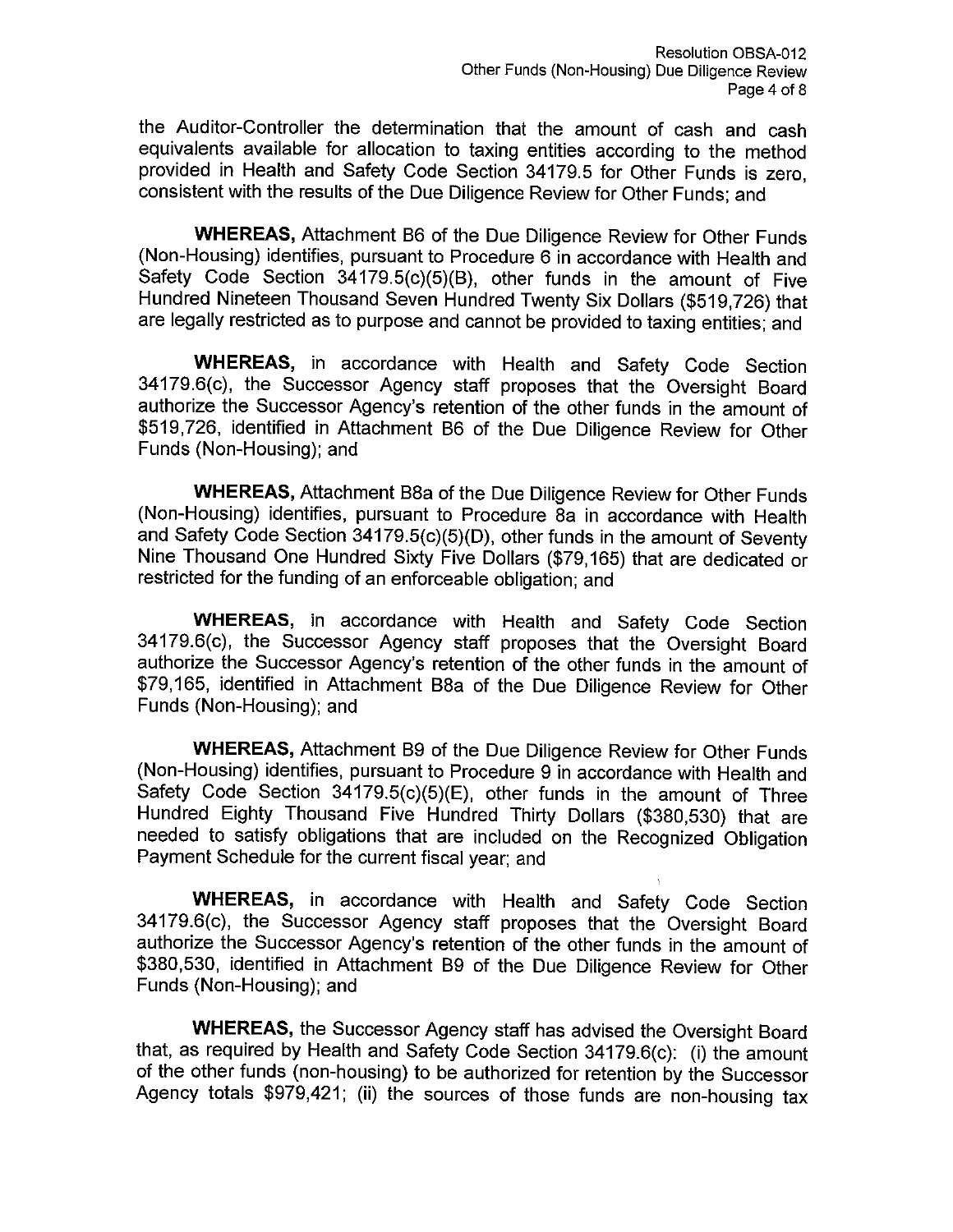increment funds and bond proceeds received by the Redevelopment Agency pursuant to the Redevelopment Law prior to dissolution of the Redevelopment Agency under the Dissolution Act; and a cash flow loan from the City to the Successor Agency approved by the Oversight Board and the California Department of Finance; and (iii) the purposes for which those funds are to be retained by the Successor Agency are for said funds to be used by the Successor Agency and the City toward the purposes set forth for the restricted uses listed in Procedure 6; for those enforceable obligations listed in Procedure 8a: and for the approved uses included in the Recognized Obligation Payment Schedule listed in Procedure 9: and

WHEREAS, all of the prerequisites with respect to the approval of this Resolution have been met.

NOW, THEREFORE, BE IT RESOLVED by the Oversight Board of the Successor Agency for the Solana Beach Redevelopment Agency, as follows:

The foregoing recitals are true and correct and are a SECTION 1. substantive part of this Resolution.

SECTION 2. The Oversight Board's approvals, authorizations and determinations as set forth in this Resolution are based upon the foregoing recitals, the Due Diligence Review for Other Funds prepared by Lance Soll & Lunghard, LLP, information and documents provided by the Successor Agency staff, and any comments and other information received by the Oversight Board during the public meetings on this matter held on December 13, 2012 and January 10, 2013.

SECTION 3. The Oversight Board has reviewed and hereby approves the determination that the amount of cash and cash equivalents available for allocation to taxing entities according to the method provided in Health and Safety Code Section 34179.5 for Other Funds is zero, consistent with the results of the Due Diligence Review for Other Funds prepared by Lance Soll & Lunghard, LLP.

**SECTION 4.** The Oversight Board hereby authorizes the Successor Agency's retention of other funds in the total amount of \$979,421, identified in Attachment B10 of the Due Diligence Review for Other Funds (Non-Housing) pursuant to Procedure 10 of the Due Diligence Review for Other Funds (Non-Housing) in accordance with Health and Safety Code Section 34179.5(c)(6). Based on information provided by Successor Agency staff, and as required by Health and Safety Code Section 34179.6(c), the Oversight Board hereby directs the Executive Director, or designee, of the Successor Agency to provide to the DOF the following information: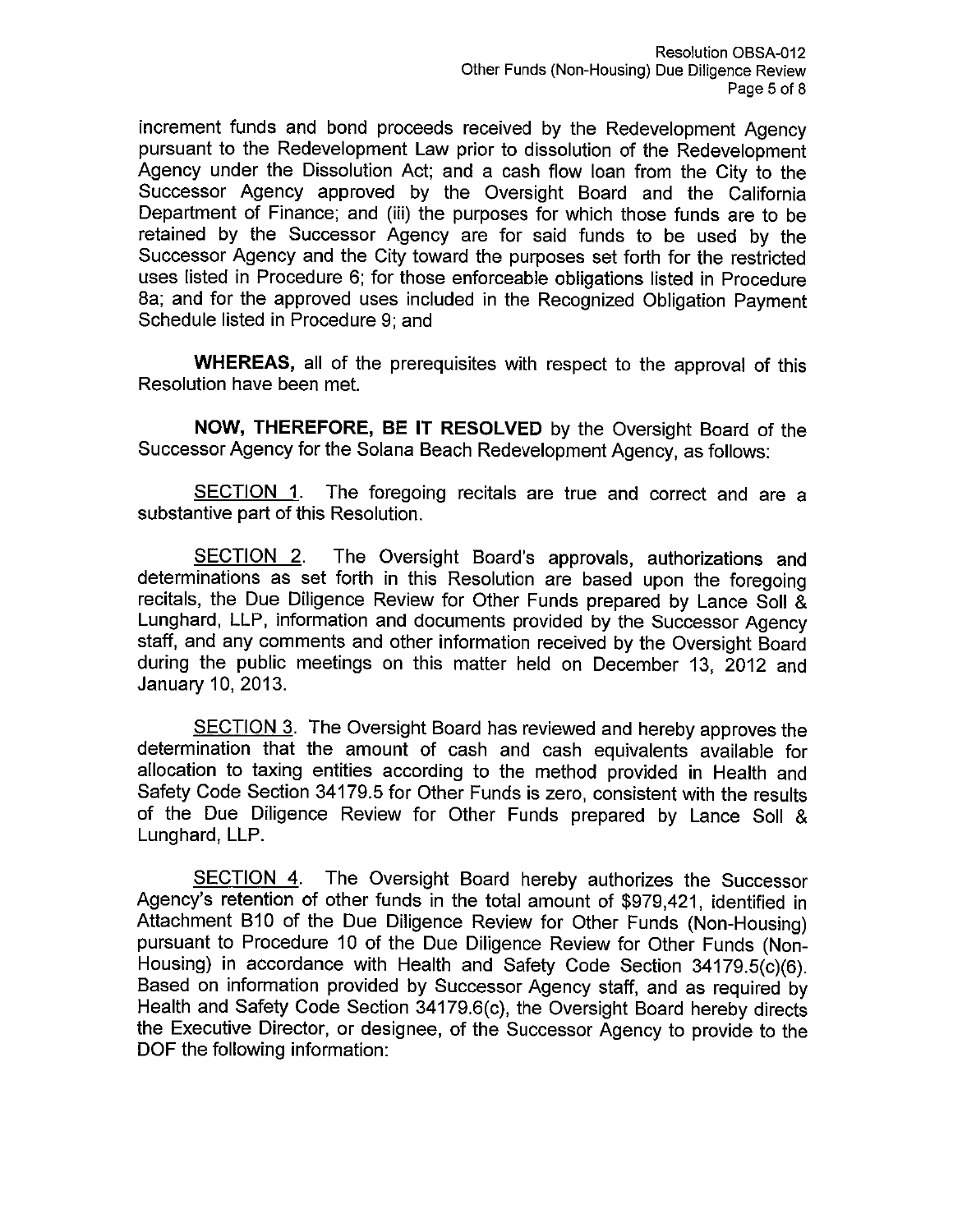(a) The Oversight Board hereby authorizes the Successor Agency's retention of other funds in the amount of \$519,726, identified in Attachment B6 of the Due Diligence Review for Other Funds (Non-Housing), pursuant to Procedure 6 of the Due Diligence Review for Other Funds (Non-Housing) in accordance with Health and Safety Code Section 34179.5(c)(5)(B).

the amount of the other funds authorized for retention by the  $(i)$ Successor Agency is \$519,726;

the sources of those funds are: (a) tax increment funds (ii). received by the Redevelopment Agency pursuant to the Redevelopment Law prior to dissolution of the Redevelopment Agency under the Dissolution Act; (b) unspent bond proceeds received from 2006 tax allocation bonds issued by the Redevelopment Agency pursuant to the Redevelopment Law prior to dissolution of the Redevelopment Agency under the Dissolution Act; and (c) loan proceeds from the cash flow loan agreements between the City and the Successor Agency shown as line 16 on the Recognized Obligation Payment Schedule for the period from July 1, 2012 through December 31, 2012; and

 $(iii)$ the purposes for which those funds are to be retained by the Successor Agency are for said funds to be used by the Successor Agency and the City for the restricted purposes set forth in Attachment B6 of the Due Diligence Review for Other Funds (Non-Housing).

(b) The Oversight Board hereby authorizes the Successor Agency's retention of other funds in the amount of \$79,165, identified in Attachment B8a of the Due Diligence Review for Other Funds (Non-Housing), pursuant to Procedure 8a of the Due Diligence Review for Other Funds (Non-Housing) in accordance with Health and Safety Code Section 34179.5(c)(5)(D).

 $(i)$ the amount of the other funds authorized for retention by the Successor Agency is \$79,165;

the source of those funds are tax increment funds received  $(ii)$ by the Redevelopment Agency pursuant to the Redevelopment Law prior to dissolution of the Redevelopment Agency under the Dissolution Act; and

the purposes for which those funds are to be retained by the (iii) Successor Agency are for said funds to be used by the Successor Agency and the City toward the purposes set forth in those enforceable obligations listed in Attachment B8a of the Due Diligence Review for Other Funds (Non-Housing).

(c) The Oversight Board hereby authorizes the Successor Agency's retention of other funds in the amount of \$\$380,530, identified in Attachment B9 of the Due Diligence Review for Other Funds (Non-Housing), pursuant to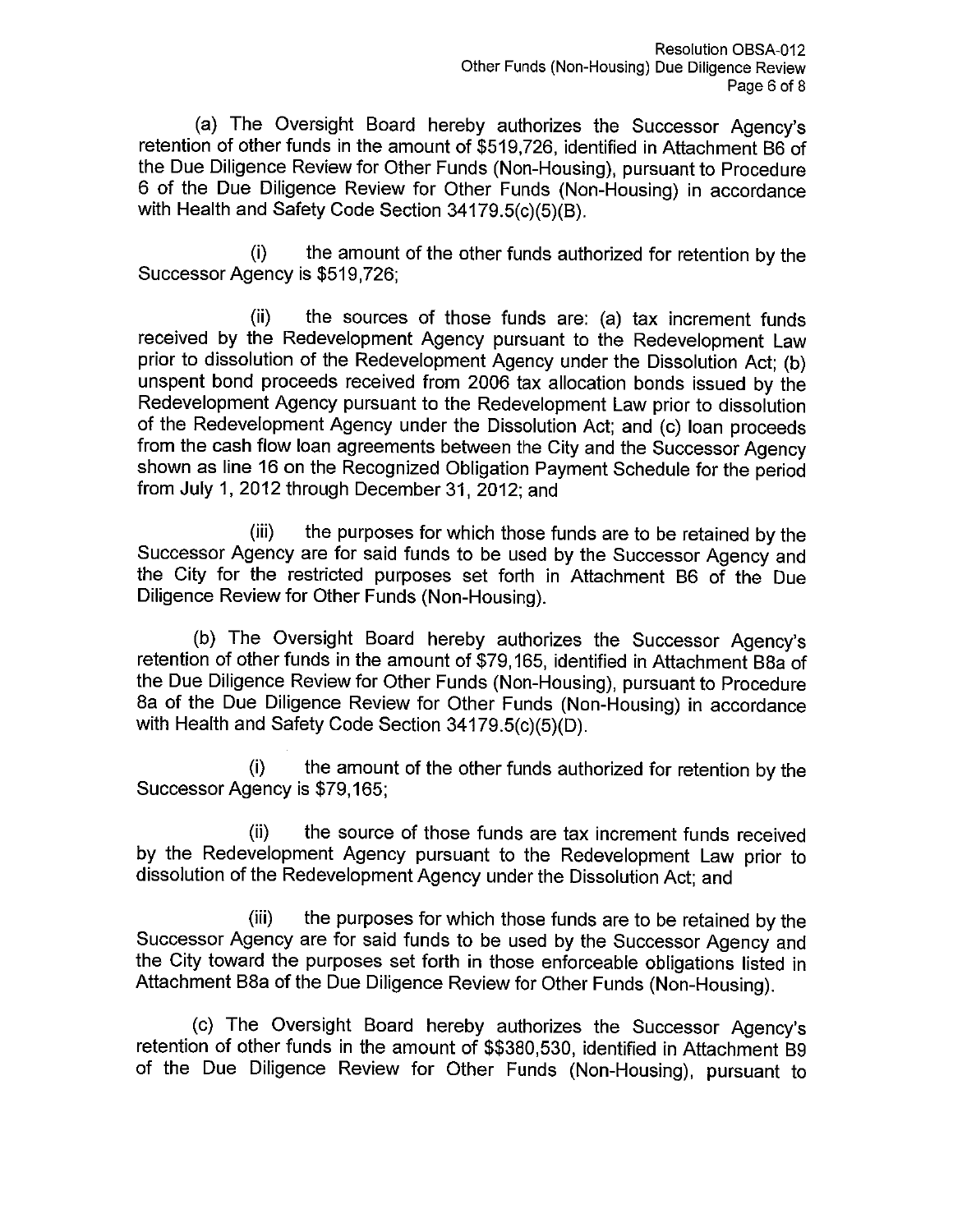Procedure 9 of the Due Diligence Review for Other Funds (Non-Housing) in accordance with Health and Safety Code Section 34179.5(c)(5)(E).

the amount of the other funds authorized for retention by the  $(i)$ Successor Agency is \$380,530;

the sources of those funds are: (a) tax increment funds  $(ii)$ received by the Redevelopment Agency pursuant to the Redevelopment Law prior to dissolution of the Redevelopment Agency under the Dissolution Act; and (b) loan proceeds from the cash flow loan agreements between the City and the Successor Agency shown as line 16 on the Recognized Obligation Payment Schedule for the period from July 1, 2012 through December 31, 2012; and

the purposes for which those funds are to be retained by the (iii) Successor Agency are for said funds to be used by the Successor Agency and the City toward the purposes set forth in the Recognized Obligation Payment Schedule for the period from July 1, 2012 through December 31, 2012 listed in Attachment B9 of the Due Diligence Review for Other Funds (Non-Housing).

SECTION 5. The Oversight Board hereby authorizes and directs the Executive Director, or designee, of the Successor Agency to (i) submit copies of this Resolution and actions taken herein, as approved and fully executed by the Oversight Board, to the DOF (electronically) and the Auditor-Controller no later than January 15, 2013; (ii) post a copy of this Resolution and actions taken herein, as approved and fully executed by the Oversight Board, on the Successor Agency's internet website; and (iii) take all other actions necessary pursuant to the Dissolution Act to file, post, mail, or otherwise deliver by electronic mail. internet posting, and/or hardcopy all notices and transmittals necessary or convenient in connection with the actions taken by this Resolution and related to the Due Diligence Review for Other Funds (Non-Housing).

SECTION 6. The Oversight Board hereby authorizes the Executive Director, or designee, of the Successor Agency to take such other actions and execute such other documents on behalf of the Successor Agency as are necessary to effectuate the intent of this Resolution, including, without limitation, submitting a meet and confer request with the DOF pursuant to Health and Safety Code Section 34179.6(e) to resolve any disputes regarding the amounts or sources of funds determined by the DOF in connection with the Due Diligence Review for Other Funds (Non-Housing).

SECTION 7. This Resolution shall take effect upon the date of its adoption, subject to the DOF's review pursuant to Health and Safety Code Sections 34179.6(d) and 34179(h).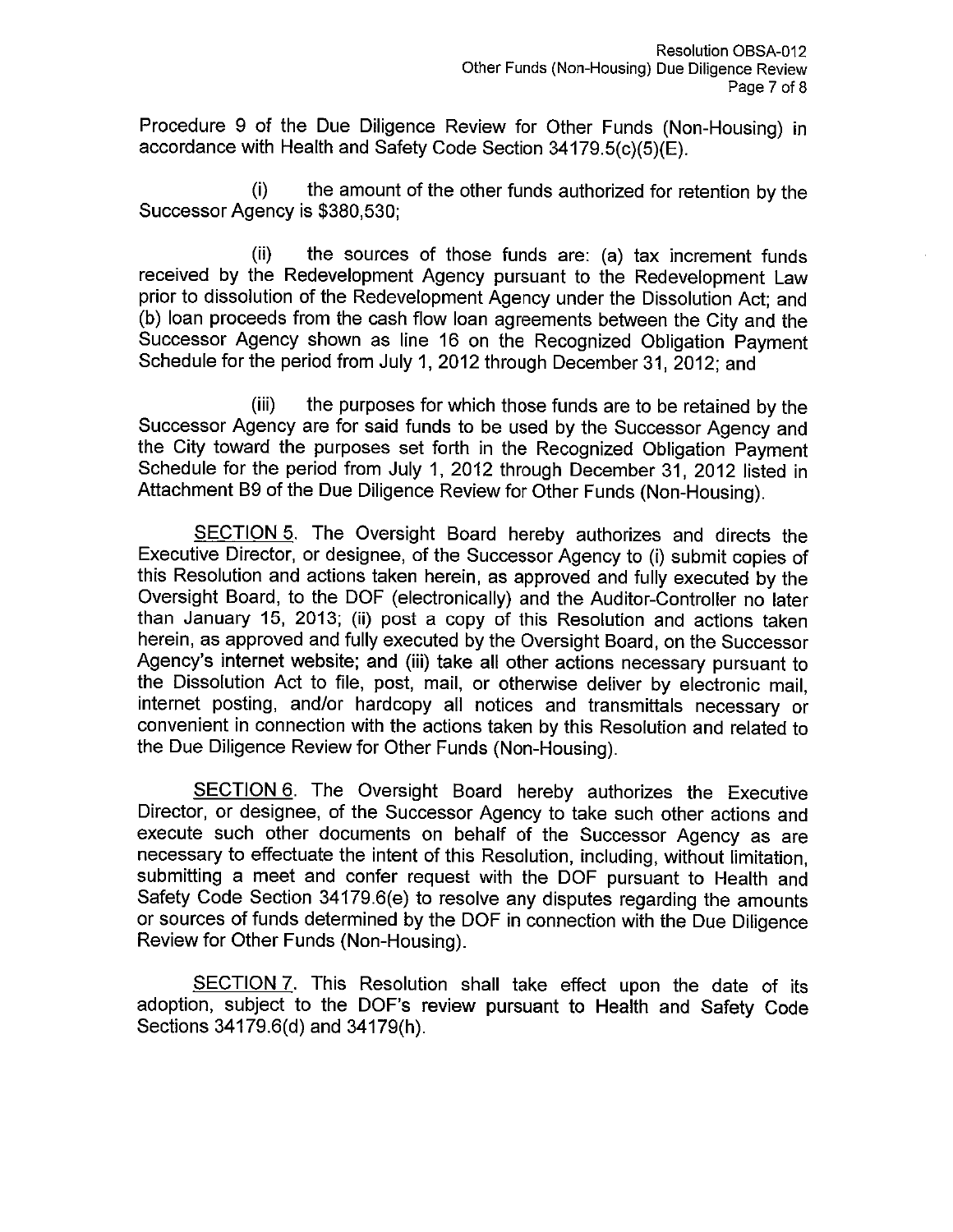**PASSED AND ADOPTED** this 10<sup>th</sup> day of January, 2013, at a meeting of the Oversight Board of the Successor Agency for the Solana Beach Redevelopment Agency by the following vote:

AYES: **NOES: ABSENT: ABSTAIN:** 

THOMAS GOLICH, Chair

APPROVED AS TO FORM:

ATTEST.

**KENDALL D. BERKEY, General Counsel** 

**ANGELA IVEY, Secretary**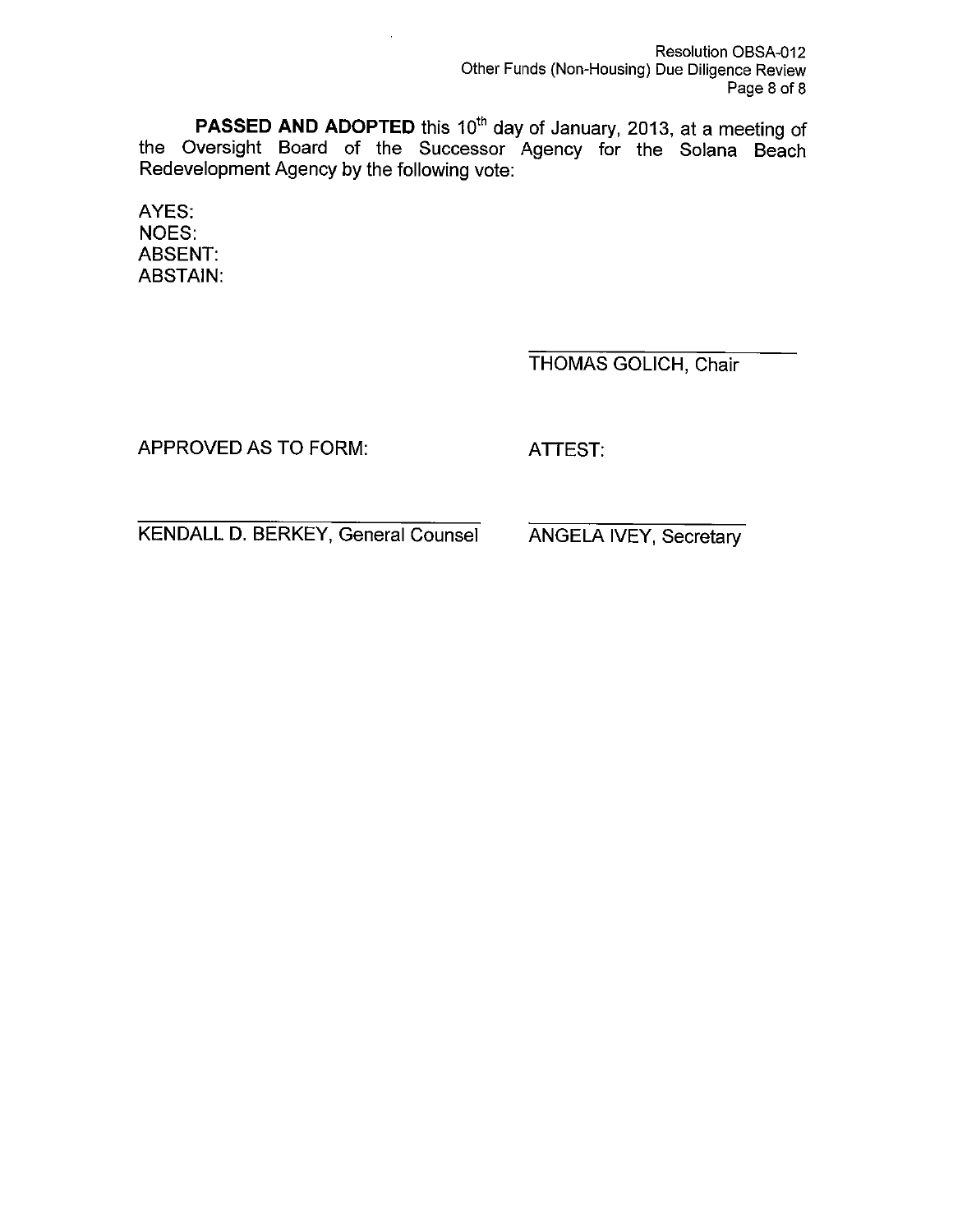

# **STAFF REPORT Oversight Board of the Successor Agency to the Redevelopment Agency of Solana Beach**

**MEETING DATE:** January 10, 2013

**TO:** Honorable Chairperson and Board of Directors **FROM:** David Ott, Executive Director **ORIGINATING DEPT:** Oversight Board of the Successor Agency **SUBJECT: Due Diligence Review of Other Funds (Non-Housing) of the Solana Beach Successor Agency**

#### **REPORT UPDATE**

#### **Item # 2 \_\_\_\_\_\_\_\_\_\_\_\_\_\_\_\_\_\_\_\_\_\_\_\_\_\_\_\_\_\_\_\_\_\_\_\_\_\_\_\_\_\_\_\_\_\_\_\_\_\_\_\_\_\_\_\_\_\_\_\_\_\_\_\_\_\_\_\_\_\_**

Attached is a revised Resolution OBSA-012 for consideration.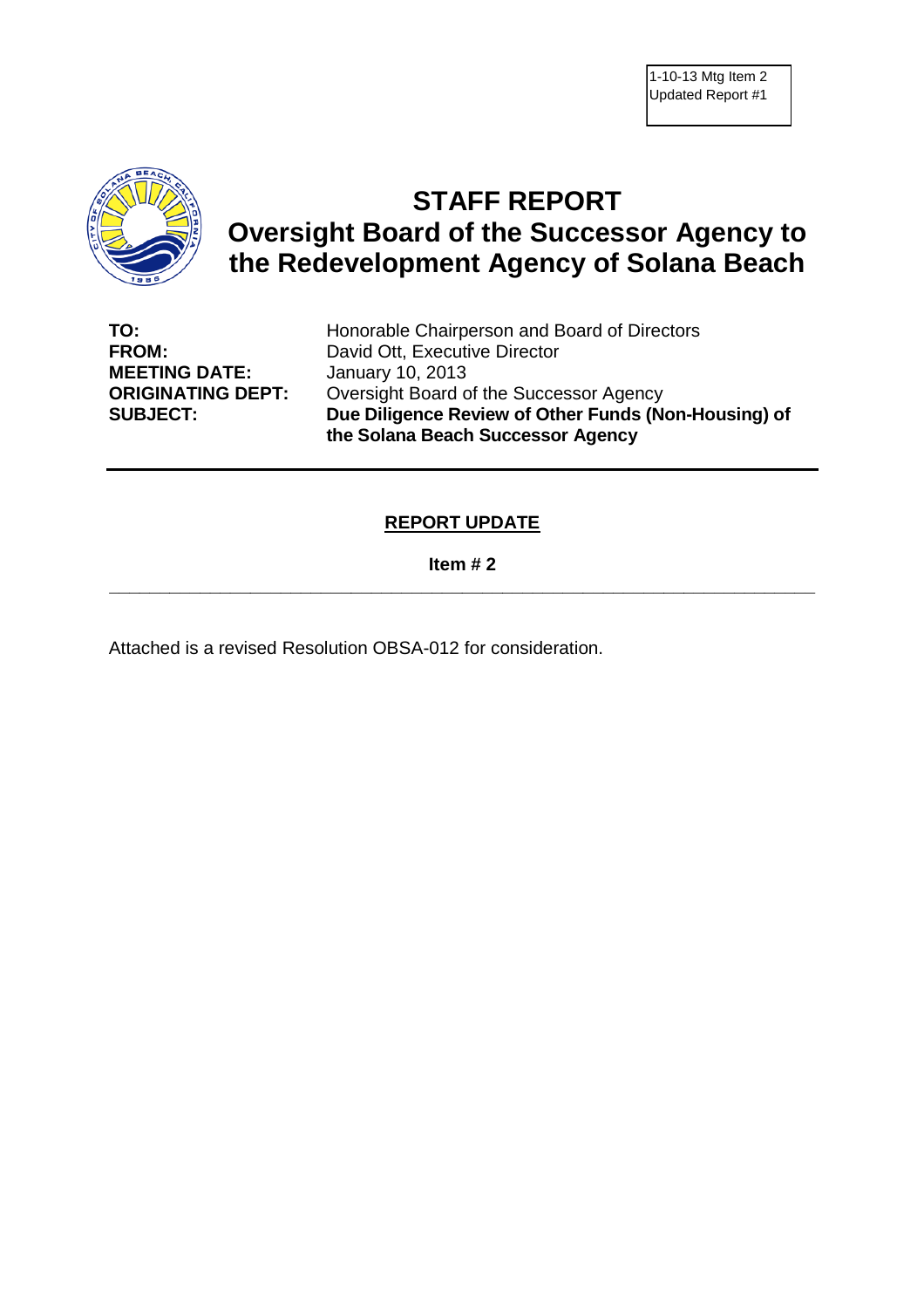#### **RESOLUTION OBSA-012**

**A RESOLUTION OF THE OVERSIGHT BOARD OF THE SUCCESSOR AGENCY FOR THE SOLANA BEACH REDEVELOPMENT AGENCY, TAKING SPECIFIED ACTIONS PURSUANT TO CALIFORNIA HEALTH AND SAFETY CODE SECTION 34179.6 WITH RESPECT TO THE DUE DILIGENCE REVIEW FOR OTHER FUNDS (NON-HOUSING) PREPARED PURSUANT TO CALIFORNIA HEALTH AND SAFETY CODE SECTION 34179.5.**

**WHEREAS,** the Solana Beach Redevelopment Agency ("Redevelopment Agency") was a redevelopment agency in the City of Solana Beach ("City"), duly created pursuant to the California Community Redevelopment Law (Part 1 (commencing with Section 33000) of Division 24 of the California Health and Safety Code) ("Redevelopment Law"); and

**WHEREAS,** the City Council of the City of Solana Beach ("City") has adopted a redevelopment plan for Solana Beach's redevelopment project area; and

**WHEREAS,** the Redevelopment Agency was responsible for the administration of redevelopment activities within the City; and

**WHEREAS, Assembly Bill No. X1 26 (2011-2012 1<sup>st</sup> Ex. Sess.) ("AB 26"** or "Dissolution Act") was signed by the Governor of California on June 28, 2011, making certain changes to the Redevelopment Law and the California Health and Safety Code ("Health and Safety Code"), including adding Part 1.8 (commencing with Section 34161) ("Part 1.8") and Part 1.85 (commencing with Section 34170) ("Part 1.85") to Division 24 of the Health and Safety Code; and

**WHEREAS,** pursuant to the Dissolution Act, as modified by the California Supreme Court on December 29, 2011 by its decision in *California Redevelopment Association v. Matosantos*, all California redevelopment agencies, including the Redevelopment Agency, were dissolved on February 1, 2012, and successor agencies were designated and vested with the responsibility of paying, performing and enforcing the enforceable obligations of the former redevelopment agencies and winding down the business and fiscal affairs of the former redevelopment agencies; and

**WHEREAS,** pursuant to the Dissolution Act at Health and Safety Code Section 34173, the City Council of the City adopted Resolution No. 2012-011 on January 11, 2012, pursuant to Part 1.85 of the Dissolution Act, electing for the City to serve as the successor agency to the Redevelopment Agency upon the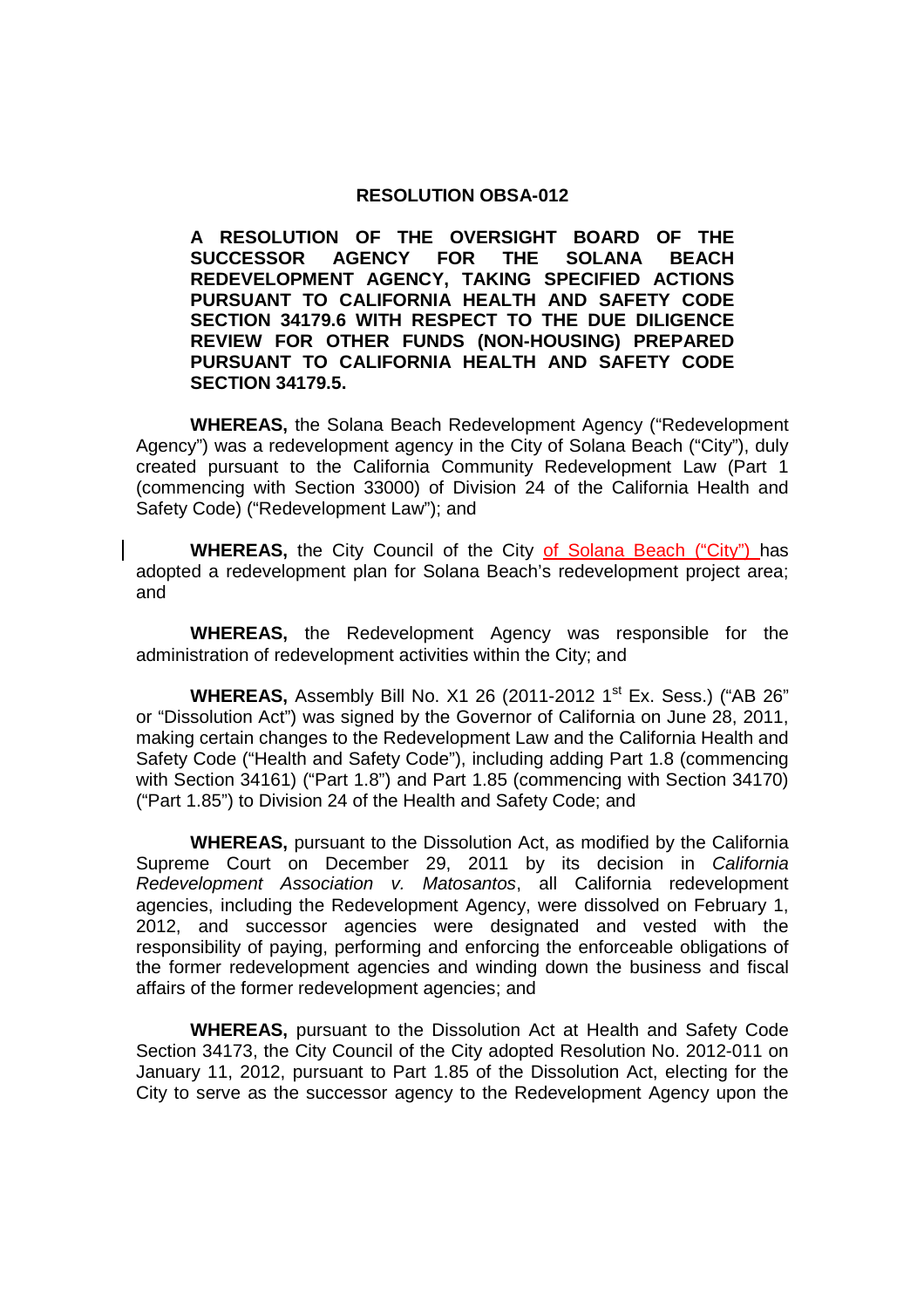dissolution of the Redevelopment Agency under the Dissolution Act ("Successor Agency"); and

**WHEREAS,** as part of the FY 2012-2013 State budget package, on June 27, 2012, the Legislature passed and the Governor signed Assembly Bill No. 1484 ("AB 1484", Chapter 26, Statutes 2012). Although the primary purpose of AB 1484 is to make technical and substantive amendments to the Dissolution Act based on issues that have arisen in the implementation of the Dissolution Act, AB 1484 imposes additional statutory provisions relating to the activities and obligations of successor agencies and to the wind down process of former redevelopment agencies (including the required preparation of a due diligence review) (reference hereinafter to the Dissolution Act means AB 26 as amended by AB 1484); and

**WHEREAS,** the Dissolution Act at Health and Safety Code Section 34179 establishes a seven (7) member local entity with respect to each successor agency and such entity is titled the "oversight board." The oversight board has been established for the Successor Agency (hereinafter referred to as the "Oversight Board") and all seven (7) members have been appointed to the Oversight Board pursuant to Health and Safety Code Section 34179. The duties and responsibilities of the Oversight Board include approving certain actions taken by the Successor Agency, directing the Successor Agency to take certain actions, and taking action on other matters in connection with the wind down process of former redevelopment agencies. Such duties and responsibilities are primarily set forth in Health and Safety Code Sections 34179 through 34181 of the Dissolution Act, although additional provisions of the Dissolution Act require Oversight Board action; and

**WHEREAS,** pursuant to the Dissolution Act at Health and Safety Code Section 34179.5, the Successor Agency retained Lance Soll & Lunghard, LLP, a licensed accountant approved by the San Diego County Auditor-Controller ("Auditor-Controller") and with experience and expertise in local government accounting, to conduct a due diligence review ("Due Diligence Review") to determine the unobligated balances of all funds and accounts excluding the Low and Moderate Income Housing Fund ("Other Funds") available for transfer to taxing entities, in furtherance of the Successor Agency's obligations under Health and Safety Code Section 34177(d); and

**WHEREAS,** in accordance with the Dissolution Act at Health and Safety Code Section 34179.6(a), by December 15, 2012, the Successor Agency provided to the Oversight Board, the Auditor-Controller, the San Diego County Administrative Officer ("County Administrator"), the State Controller, and the State Department of Finance ("DOF") the results of the Due Diligence Review for Other Funds (Non-Housing) conducted pursuant to Health and Safety Code Section 34179.5 and specifically the amount of cash and cash equivalents determined to be available for allocation to taxing entities, together with copies of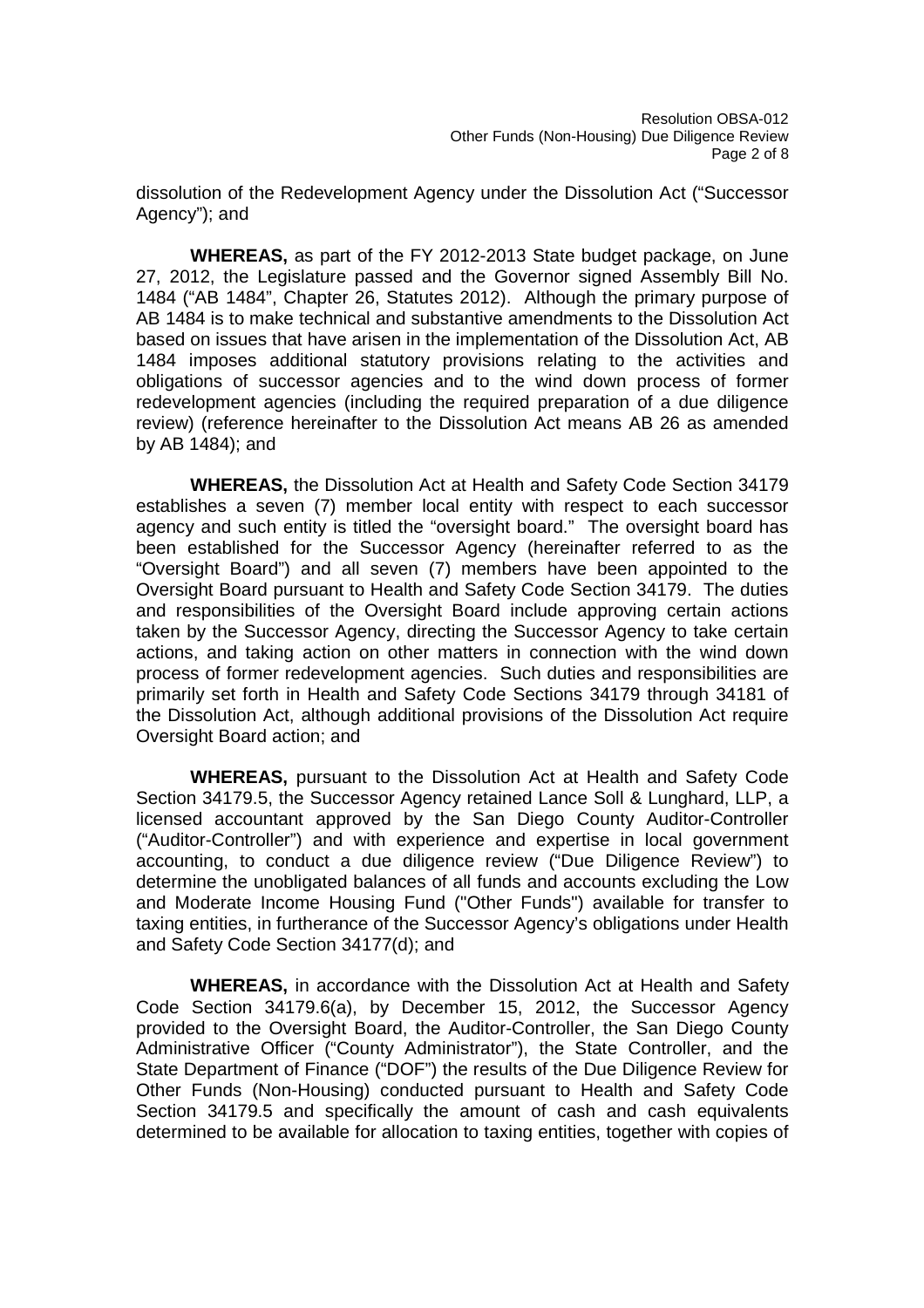the Successor Agency's Recognized Obligation Payment Schedules for Fiscal Year 2012-2013 as approved by the DOF; and

**WHEREAS,** in accordance with the Dissolution Act at Health and Safety Code Section 34179.6(b), upon its receipt of the Due Diligence Review for Other Funds (Non-Housing), the Oversight Board convened a public comment session on December 13, 2012. The Oversight Board agreed to continue this public comment session to its meeting scheduled for January 10, 2013 in order to receive additional public comment on the Due Diligence Review for Other Funds (Non-Housing) before taking certain actions pursuant to Health and Safety Code Section 34179.6(c); and

**WHEREAS,** pursuant to the Dissolution Act at Health and Safety Code Section 34179.6(c), by January 15, 2013, the Oversight Board shall review, approve, and transmit to the DOF and the Auditor-Controller the determination of the amount of cash and cash equivalents available for disbursement to taxing entities as determined according to the method provided in Health and Safety Code Section 34179.5 for the other funds. In connection with this determination, the Oversight Board may adjust any amount provided in the Due Diligence Review for Other Funds (Non-Housing) to reflect additional information and analysis. In addition, the Oversight Board shall consider any opinions offered by the Auditor-Controller on the Due Diligence Review results submitted by the Successor Agency. The Oversight Board may request from the Successor Agency any materials it deems necessary to assist in its review and approval of the determination; and

**WHEREAS,** pursuant to the Dissolution Act at Health and Safety Code Section 34179.6(c), the Oversight Board may authorize the Successor Agency to retain certain assets or funds identified in Procedures 6 through 9 of the Due Diligence Review for Other Funds (Non-Housing) pursuant to Health and Safety Code Section 34179.5(c)(5)(B)-(E), provided that the Oversight Board identifies to the DOF (i) the amount of funds authorized for retention, (ii) the source of those funds, and (iii) the purposes for which those funds are being retained. Such Oversight Board authorization for the Successor Agency's retention of certain funds and assets shall be subject to the review and approval of the DOF; and

**WHEREAS,** Attachment B10 of the Due Diligence Review for Other Funds (Non-Housing) identifies, pursuant to Procedure 10 in accordance with Health and Safety Code Section 34179.5, that the amount of cash and cash equivalents determined available for allocation to taxing entities in connection with Other Funds is zero; and

**WHEREAS,** based on the information and results set forth in the Due Diligence Review for Other Funds (Non-Housing), the Agenda Report for the proposed Oversight Board's actions, any additional information provided by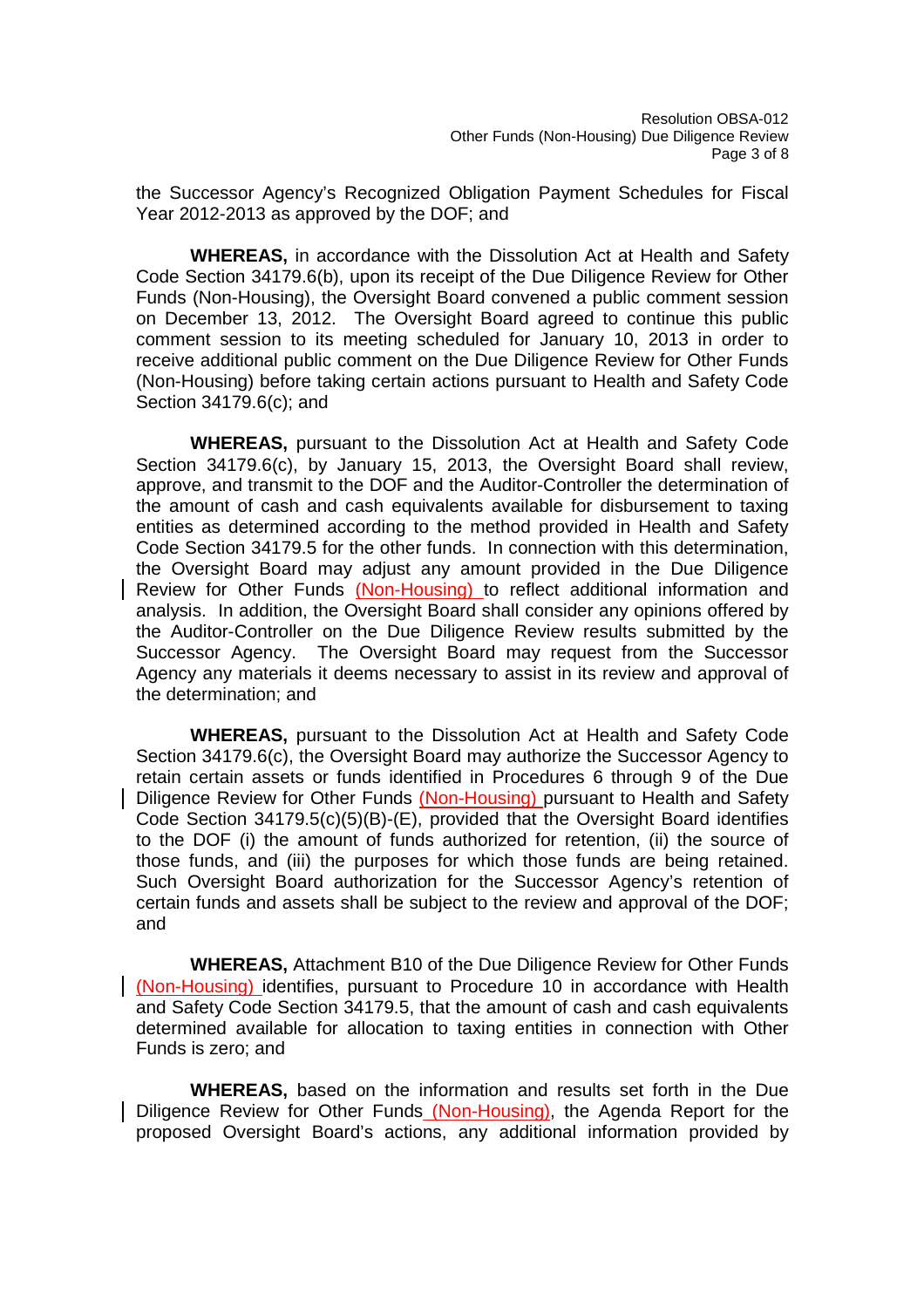Successor Agency staff, and any comments and other information received by the Oversight Board during the public meetings on this matter, the Successor Agency staff proposes that the Oversight Board review, approve, and transmit to the DOF and the Auditor-Controller the determination that the amount of cash and cash equivalents available for allocation to taxing entities according to the method provided in Health and Safety Code Section 34179.5 for Other Funds is zero, consistent with the results of the Due Diligence Review for Other Funds (Non-Housing); and

**WHEREAS,** Attachment B6 of the Due Diligence Review for Other Funds (Non-Housing) identifies, pursuant to Procedure 6 in accordance with Health and Safety Code Section 34179.5(c)(5)(B), other funds in the amount of Five Hundred Nineteen Thousand Seven Hundred Twenty Six Dollars (\$519,726) that are legally restricted as to purpose and cannot be provided to taxing entities; and

**WHEREAS,** in accordance with Health and Safety Code Section 34179.6(c), the Successor Agency staff proposes that the Oversight Board authorize the Successor Agency's retention of the other funds in the amount of \$519,726, identified in Attachment B6 of the Due Diligence Review for Other Funds (Non-Housing); and

**WHEREAS,** Attachment B8a of the Due Diligence Review for Other Funds (Non-Housing) identifies, pursuant to Procedure 8a in accordance with Health and Safety Code Section 34179.5(c)(5)(D), other funds in the amount of Seventy Nine Thousand One Hundred Sixty Five Dollars (\$79,165) that are legally or contractually dedicated or restricted for the funding of an enforceable obligation; and

**WHEREAS,** in accordance with Health and Safety Code Section 34179.6(c), the Successor Agency staff proposes that the Oversight Board authorize the Successor Agency's retention of the other funds in the amount of \$79,165, identified in Attachment B8a of the Due Diligence Review for Other Funds (Non-Housing); and

**WHEREAS,** Attachment B9 of the Due Diligence Review for Other Funds (Non-Housing) identifies, pursuant to Procedure 9 in accordance with Health and Safety Code Section 34179.5(c)(5)(E), other funds in the amount of Three Hundred Eighty Thousand Five Hundred Thirty Dollars (\$380,530) that are needed to satisfy obligations that are included on the Recognized Obligation Payment Schedule for the current fiscal year; and

**WHEREAS,** in accordance with Health and Safety Code Section 34179.6(c), the Successor Agency staff proposes that the Oversight Board authorize the Successor Agency's retention of the other funds in the amount of \$380,530, identified in Attachment B9 of the Due Diligence Review for Other Funds (Non-Housing); and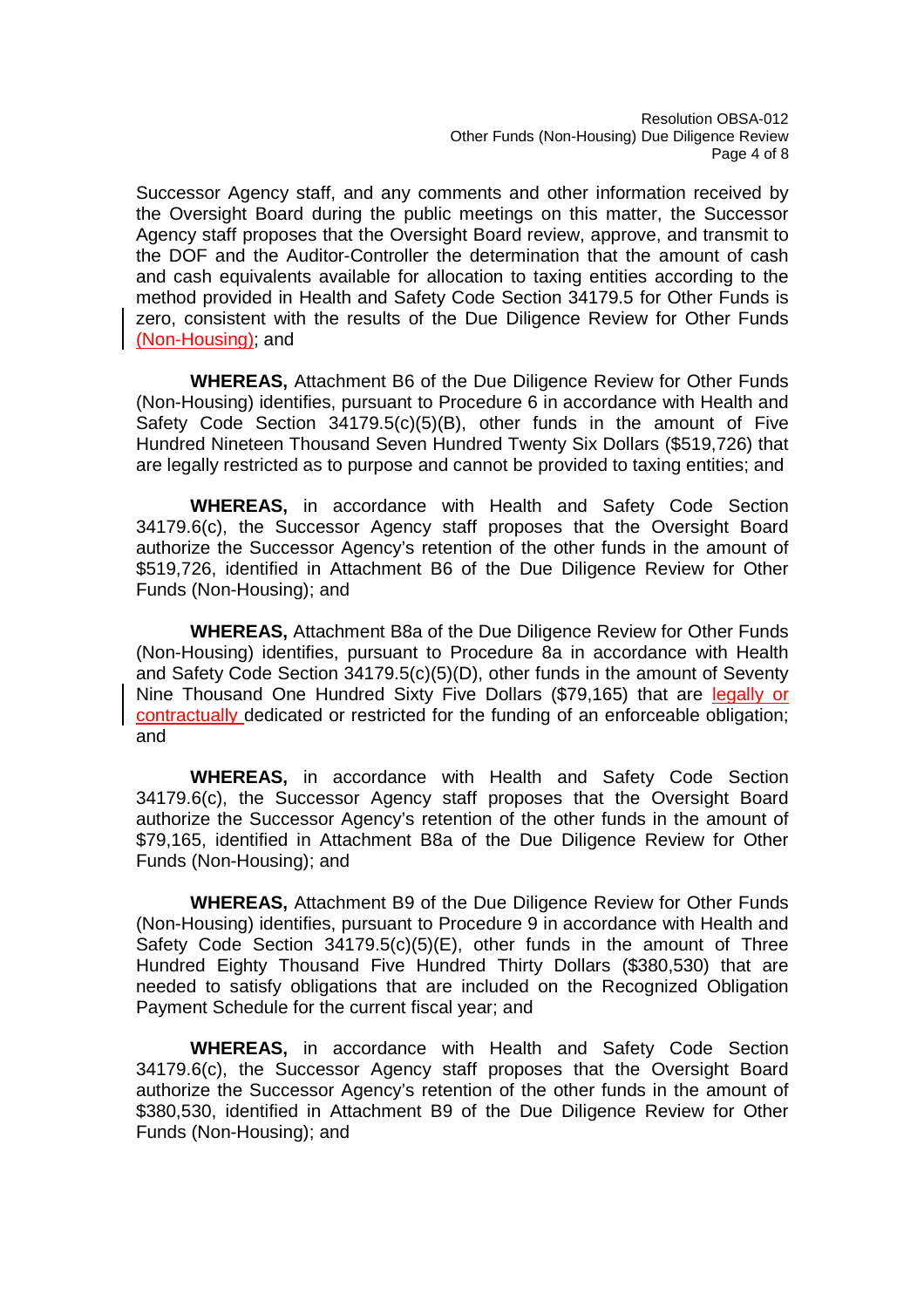**WHEREAS,** the Successor Agency staff has advised the Oversight Board that, as required by Health and Safety Code Section 34179.6(c): (i) the amount of the other funds (non-housing) to be authorized for retention by the Successor Agency totals \$979,421; (ii) the sources of those funds are non-housing tax increment funds and bond proceeds received by the Redevelopment Agency pursuant to the Redevelopment Law prior to dissolution of the Redevelopment Agency under the Dissolution Act,; and the remaining proceeds of a cash flow loan made from the City to the Successor Agency approved by the Oversight Board and the DOFCalifornia Department of Finance; and (iii) the purposes for which those funds are to be retained by the Successor Agency are for said funds to be used by the Successor Agency and the City toward the purposes set forth for the restricted uses listed in Procedure 6 (Attachment B6),; for those enforceable obligations listed in Procedure 8a (Attachment B8a); and for the approved uses included in the Recognized Obligation Payment Schedule listed in Procedure 9 (Attachment B9); and

**WHEREAS,** all of the prerequisites with respect to the approval of this Resolution have been met.

**NOW, THEREFORE, BE IT RESOLVED** by the Oversight Board of the Successor Agency for the Solana Beach Redevelopment Agency, as follows:

SECTION 1. The foregoing recitals are true and correct and are a substantive part of this Resolution.

SECTION 2. The Oversight Board's approvals, authorizations and determinations as set forth in this Resolution are based upon the foregoing recitals, the Due Diligence Review for Other Funds (Non-Housing) prepared by Lance Soll & Lunghard, LLP, information and documents provided by the Successor Agency staff, and any comments and other information received by the Oversight Board during the public meetings on this matter held on December 13, 2012 and January 10, 2013.

SECTION 3. The Oversight Board has reviewed and hereby approves the determination that the amount of cash and cash equivalents available for allocation to taxing entities according to the method provided in Health and Safety Code Section 34179.5 for Other Funds is zero, consistent with the results of the Due Diligence Review for Other Funds (Non-Housing) prepared by Lance Soll & Lunghard, LLP.

SECTION 4. The Oversight Board hereby authorizes the Successor Agency's retention of other funds in the total amount of \$979,421, identified in Attachments B6, B8a, B9, and B10 of the Due Diligence Review for Other Funds (Non-Housing) pursuant to Procedures 6, 8a, 9, and 10, respectively, of the Due Diligence Review for Other Funds (Non-Housing) in accordance with Health and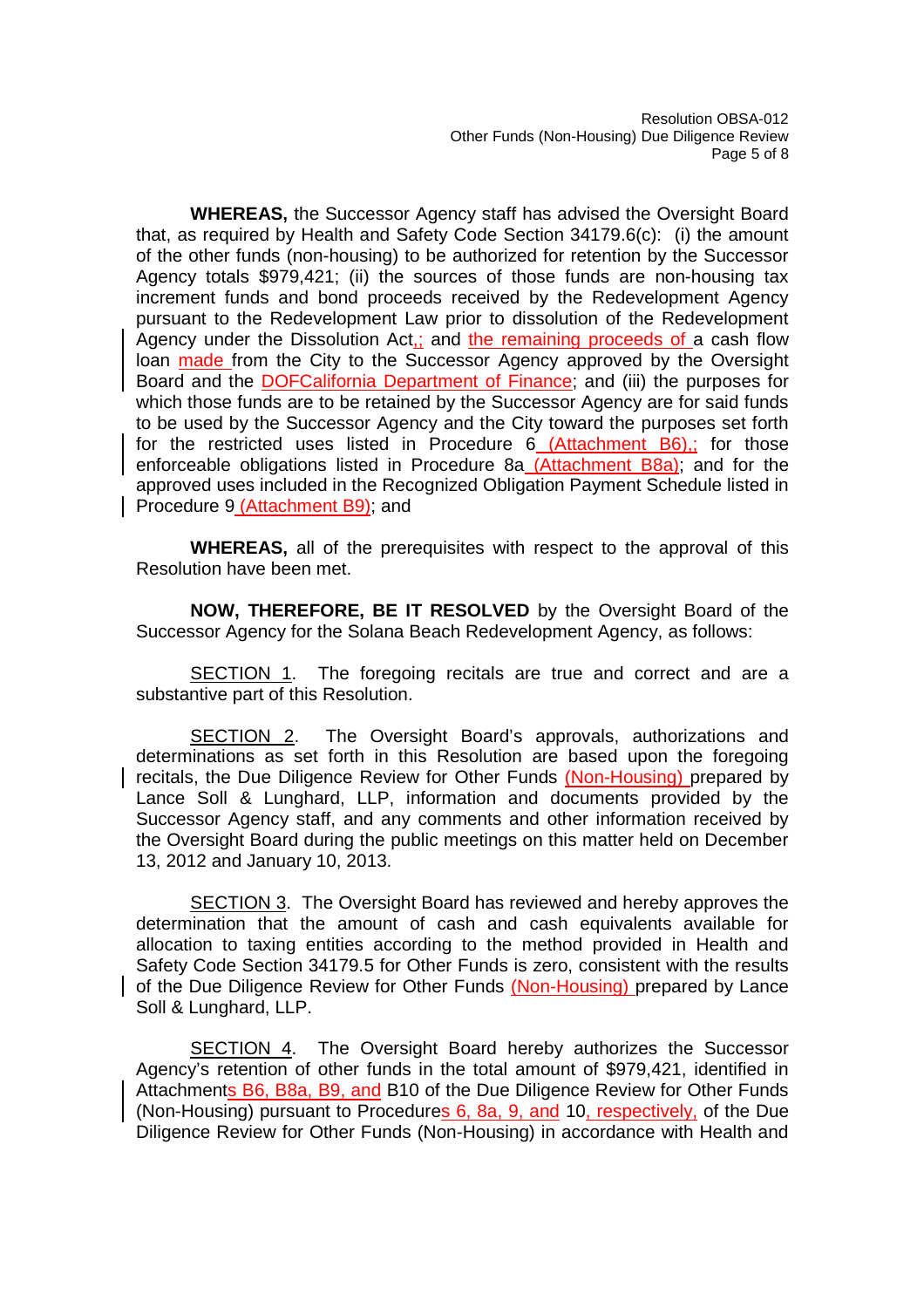Safety Code Section 34179.5(c)(6). Based on information provided by Successor Agency staff, and as required by Health and Safety Code Section 34179.6(c), the Oversight Board hereby directs the Executive Director, or designee, of the Successor Agency to provide to the DOF the following information:

(a) The Oversight Board hereby authorizes the Successor Agency's retention of other funds in the amount of \$519,726, identified in Attachment B6 of the Due Diligence Review for Other Funds (Non-Housing), pursuant to Procedure 6 of the Due Diligence Review for Other Funds (Non-Housing) in accordance with Health and Safety Code Section 34179.5(c)(5)(B).

(i) the amount of the other funds authorized for retention by the Successor Agency is \$519,726;

(ii) the sources of those funds are: (a) tax increment funds received by the Redevelopment Agency pursuant to the Redevelopment Law prior to dissolution of the Redevelopment Agency under the Dissolution Act; (b) unspent bond proceeds received from 2006 tax allocation bonds issued by the Redevelopment Agency pursuant to the Redevelopment Law prior to dissolution of the Redevelopment Agency under the Dissolution Act; and (c) loan proceeds from the cash flow loan agreements between the City and the Successor Agency shown as line 16 on the Recognized Obligation Payment Schedule for the period from July 1, 2012 through December 31, 2012; and

(iii) the purposes for which those funds are to be retained by the Successor Agency are for said funds to be used by the Successor Agency and the City for the restricted purposes set forth in Attachment B6 of the Due Diligence Review for Other Funds (Non-Housing).

(b) The Oversight Board hereby authorizes the Successor Agency's retention of other funds in the amount of \$79,165, identified in Attachment B8a of the Due Diligence Review for Other Funds (Non-Housing), pursuant to Procedure 8a of the Due Diligence Review for Other Funds (Non-Housing) in accordance with Health and Safety Code Section 34179.5(c)(5)(D).

(i) the amount of the other funds authorized for retention by the Successor Agency is \$79,165;

(ii) the source of those funds are tax increment funds received by the Redevelopment Agency pursuant to the Redevelopment Law prior to dissolution of the Redevelopment Agency under the Dissolution Act; and

(iii) the purposes for which those funds are to be retained by the Successor Agency are for said funds to be used by the Successor Agency and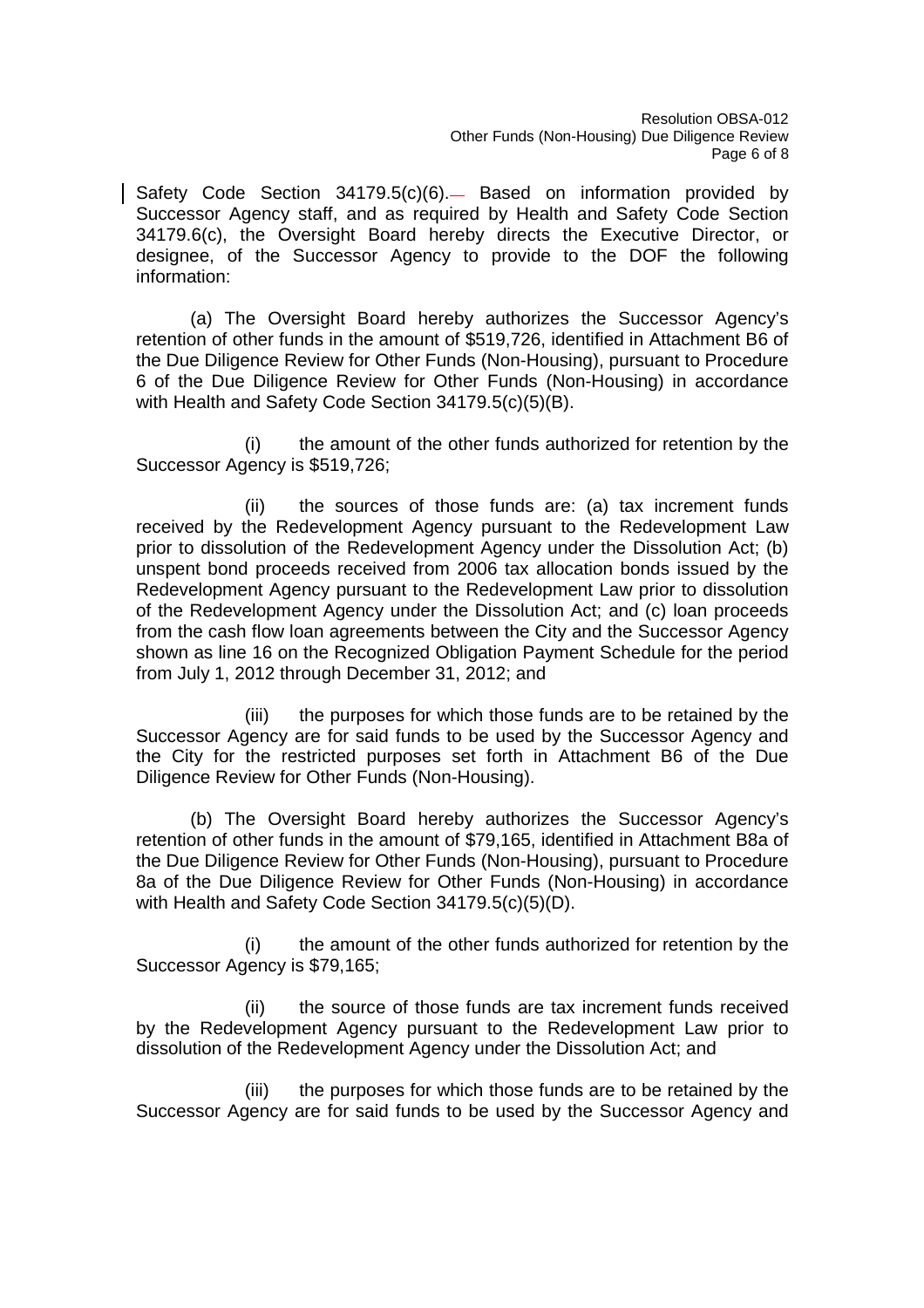the City toward the purposes set forth in those enforceable obligations listed in Attachment B8a of the Due Diligence Review for Other Funds (Non-Housing).

(c) The Oversight Board hereby authorizes the Successor Agency's retention of other funds in the amount of \$\$380,530, identified in Attachment B9 of the Due Diligence Review for Other Funds (Non-Housing), pursuant to Procedure 9 of the Due Diligence Review for Other Funds (Non-Housing) in accordance with Health and Safety Code Section 34179.5(c)(5)(E).

(i) the amount of the other funds authorized for retention by the Successor Agency is \$380,530;

(ii) the sources of those funds are: (a) tax increment funds received by the Redevelopment Agency pursuant to the Redevelopment Law prior to dissolution of the Redevelopment Agency under the Dissolution Act; and (b) loan proceeds from the cash flow loan agreements between the City and the Successor Agency shown as line 16 on the Recognized Obligation Payment Schedule for the period from July 1, 2012 through December 31, 2012; and

(iii) the purposes for which those funds are to be retained by the Successor Agency are for said funds to be used by the Successor Agency and the City toward the purposes set forth in the Recognized Obligation Payment Schedule for the period from July 1, 2012 through December 31, 2012 listed in Attachment B9 of the Due Diligence Review for Other Funds (Non-Housing).

SECTION 5. The Oversight Board hereby authorizes and directs the Executive Director, or designee, of the Successor Agency to (i) submit copies of this Resolution and actions taken herein, as approved and fully executed by the Oversight Board, to the DOF (electronically) and the Auditor-Controller no later than January 15, 2013; (ii) post a copy of this Resolution and actions taken herein, as approved and fully executed by the Oversight Board, on the Successor Agency's internet website; and (iii) take all other actions necessary pursuant to the Dissolution Act to file, post, mail, or otherwise deliver by electronic mail, internet posting, and/or hardcopy all notices and transmittals necessary or convenient in connection with the actions taken by this Resolution and related to the Due Diligence Review for Other Funds (Non-Housing).

SECTION 6. The Oversight Board hereby authorizes the Executive Director, or designee, of the Successor Agency to take such other actions and execute such other documents on behalf of the Successor Agency as are necessary to effectuate the intent of this Resolution, including, without limitation, submitting a meet and confer request with the DOF pursuant to Health and Safety Code Section 34179.6(e) to resolve any disputes regarding the amounts or sources of funds determined by the DOF in connection with the Due Diligence Review for Other Funds (Non-Housing).